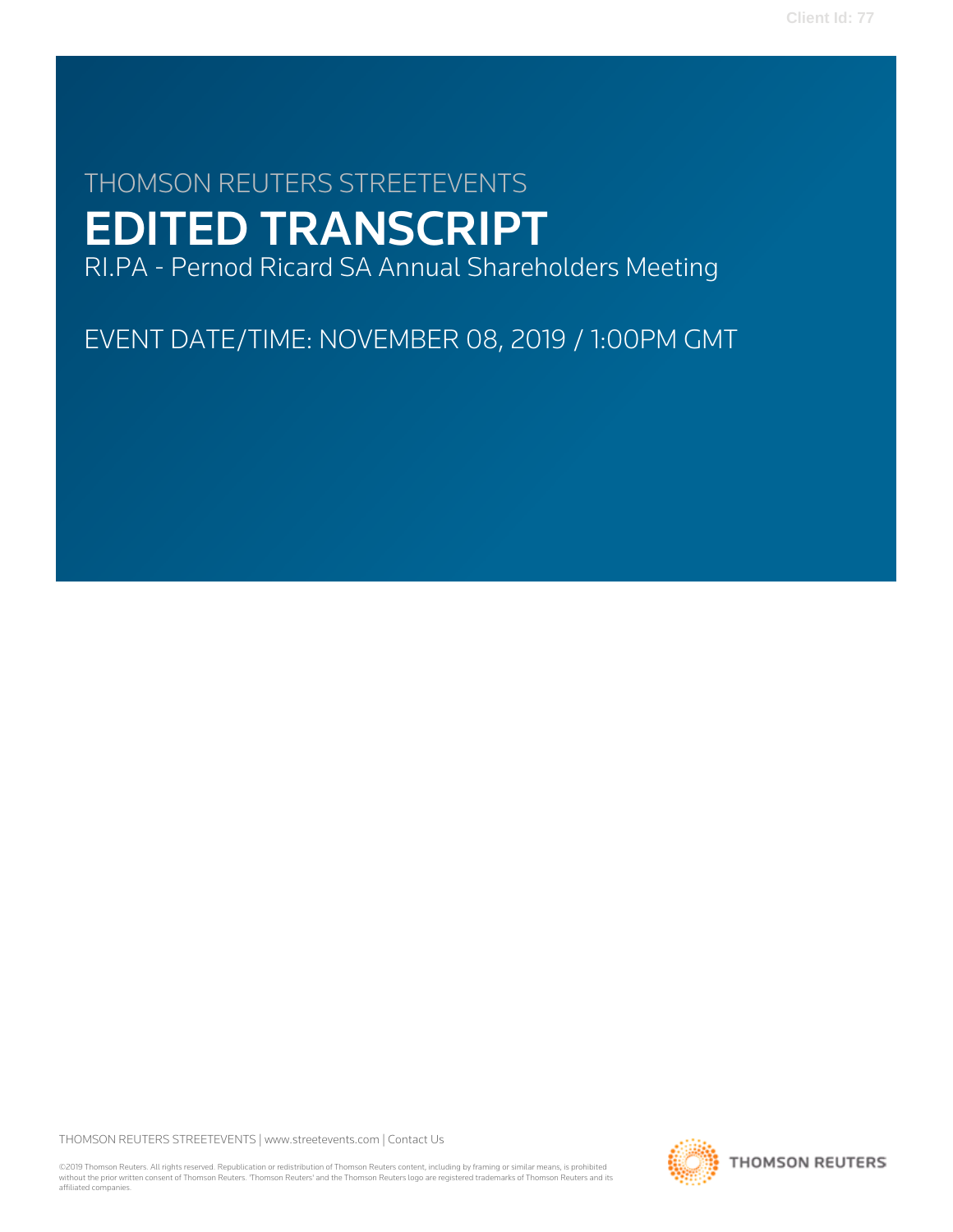### **CORPORATE PARTICIPANTS**

**[Alexandre Ricard](#page-1-0)** Pernod Ricard SA - Chairman, CEO & Member of Executive Board **[Antoine Brocas](#page-14-0) [Esther Berrozpe Galindo](#page-15-0) [Hélène de Tissot](#page-9-0)** Pernod Ricard SA - Member of Executive Board and Director of Finance, IT & Operations **[Nicole Bouton](#page-12-0)** Pernod Ricard SA - Independent Director **[Patricia Marie Marguerite Barbizet](#page-11-0)** Pernod Ricard SA - Lead Independent Director **[Philippe Petitcolin](#page-16-0)**

## **CONFERENCE CALL PARTICIPANTS**

**[Eric Ropert](#page-13-0) [Jean-Claude Lorente](#page-22-0) [Marie-Jeanne Pasquette](#page-21-0) [Roger Tran](#page-19-0)**

### <span id="page-1-0"></span>**PRESENTATION**

**Alexandre Ricard** - Pernod Ricard SA - Chairman, CEO & Member of Executive Board

[Presentation]

Ladies and gentlemen, dear shareholders, I'm very happy to greet you here this year, as in previous years, all the more so that I've had the opportunity to have a cup of coffee with some of you just before today's AGM. This is a moment of conviviality, a moment for exchanging and when we talk about the results, you'll see that the results are up to expectations.

Just a few words before we start because this is the 10th year that we've done our annual report with a number of photographers. And with these photographers, we take photographs. So a number of our employees and colleagues at Pernod Ricard. In fact, a total of 200 have been photographed, usually by drawing lots, photographed and included in our annual report. And of course, Pernod Ricard has a wonderful story of men and women and what better than to highlight and then to show their photographs in our own report, through our story and through our partnership we have with a number of photographers. Every year, we call on a famous photographer who photographs them.

So I'd like to take this opportunity to declare today's AGM underway, thanking the 19,000 creators of conviviality, our 19,000 employees for their commitment, for everything they do because, as you'll see, the results are up to expectations. Thanks to their efforts, thanks to their work. So I'd like to thank all of our employees, if you would, please.

Now I just want to remind you that this Annual General Meeting has been convened in compliance with all legal provisions in force. There have been no requests to include draft resolutions or items on the agenda. Nothing has been received since the publication of the Notice of Meeting on the 2nd of October last -- in the official gazette, the BALO. We've drawn up an attendance sheet, which has been signed by the shareholders present and their proxies as prescribed by law.

Now as chair of today's AGM, I propose to set up the bureau. As follows, I'd like to ask Paul-Charles Ricard, representing Société Pernod Ricard; and Priscilla Maters of the Bruxelles Lambert Group, to act as tellers for today's AGM; and would appoint Antoine Brocas, Secretary of the Board as Secretary for today's Annual General Meeting.

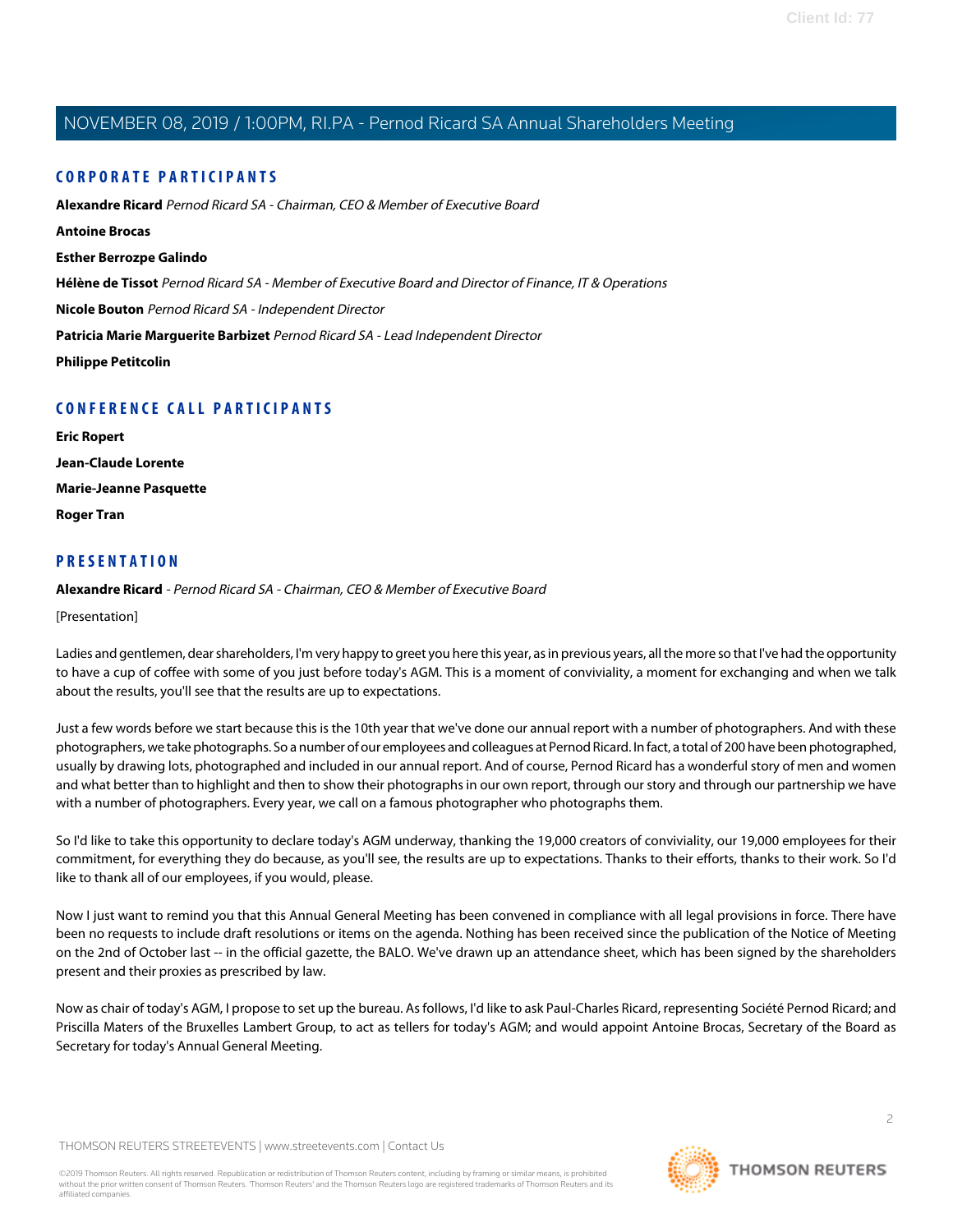On the central desk, you will also see Patricia Barbizet, who is the Lead Independent Director; Hélène de Tissot, who is Director of Finance, IT & Operations. Our statutory auditors are represented by Eric Ropert from KPMG; and David Dupont-Noel from Deloitte & Associates.

I see that the provisional quorum is 77.44%, representing over 204 million shares present or represented, 204,437,192 to be exact, owned by 3,905 shareholders. We'll give you the final quorum before voting on the resolutions a little bit later on. The -- today's combined AGM that's ordinary and extraordinary general meeting have the quorum required by law.

I'm putting here on the desk, at the disposal of the members, the legal documents, which have been sent out or made available to the shareholders as required by law. This Annual General Meeting is therefore declared regularly constituted and can duly conduct its business with regard to all resolutions on the agenda.

May I remind you that today's AGM is convened to deliberate on the resolutions on the agenda that you will find on the notice on Pages 29 and 30 of the Notice of Meeting.

I'm now going to give you the group's management report. Now when we presented our results for the financial period ended June 30, 2019, that was on the 29th of August last. We qualified our performance as excellent. Well, excellent because we performed to expectations, and this, of course, 2 things.

First of all, the resilience of our business model which we have transformed, which we continue to transform, which we've transformed over the last 4 years but continue to transform.

The relevance of our strategy, as illustrated by Transform & Accelerate our strategic plan. We are nearing the end of the first -- of the 3 years of this strategic plan.

And finally, this -- the implementation of this business model and the success of the strategic plan are all geared towards one single thing, namely to create value, sustainably, over the long-term and for all stakeholders. Of course, our shareholders, yourselves, our employees, the people who consume our brands, our partners, our suppliers and of course, our fellow citizens.

So as I said, we have transformed our business model to be totally focused, totally driven by our consumers. Everything we do at every level of our organization is done with our consumers in mind. Consumers have changed radically in recent years and continue to change over time. Consumers are much more versatile and much more demanding than in the past. And it's important to better understand -- better -- our consumers. This is all geared, as I said, towards growth.

In 2015, I told you that my top priority was growth. My second priority was growth. And my third priority was also growth. I'd like to confirm that in order to address the new consumer state of mind, we will grasp all opportunities, and this will enable us to grasp opportunities for Pernod Ricard.

Now to do so, we have set up what we call our 4 Essentials: Operational excellence; greater efficiency and greater speed; talent management to attract and retain the talent; sustainability and social responsibility, for more sustainable, inclusive growth; and what we call our route to market. This is our global platform, a global Pernod Ricard platform.

At the same time, we identified a certain number of accelerators, 4 in all. Namely, portfolio management; premiumization and luxury; innovation course; and digital. We will, of course, be covering all these items, the Essentials and accelerators, in the next few slides.

Now we just ended the first year of our strategic plan called Transform & Accelerate. This strategic plan was the upshot of 6 months' work put in by 1,000 senior managers in the group on June 2018. The plan was then presented to all our staff in October of last year, October 2018. We then announced it almost a full year ago at last year's AGM, and we then explained the details when we communicated with the financial community in February of this year at the time of our interim results.

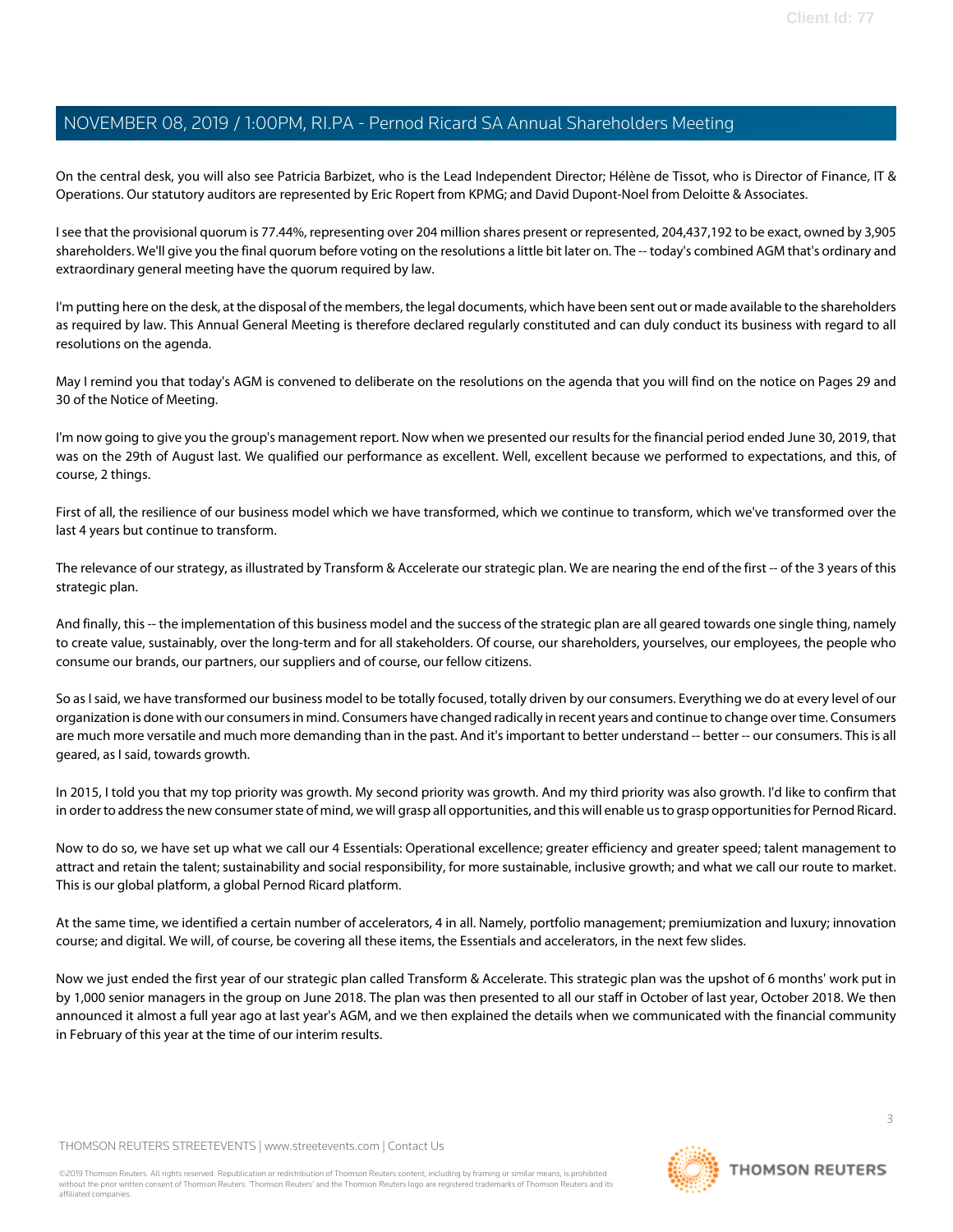So this strategic plan is articulated around 2 axes. The first of these is through assets, to get the very best out of these essentials as we call them. The idea is to transform our working methods to gain right across the board in agility, in terms of speed and efficiency and to ensure that our growth is even more profitable.

The second axis concerns the future. The idea is to prepare the future by investing, to prepare tomorrow's growth now. Today, this will entail investments. This will involve long-term projects. We're actually considering reinventing conviviality in the future, the bar of the future. And of course, there will be 5-, 10- or even 15- to 20-year growth areas. I'm thinking, for example, Sub-Saharan Africa. All of this geared towards a single ambition, that is to become the leader of our sector.

Now if we achieve our goal, if we fulfill our vision of being creators of conviviality with a brand for each moment of sharing, for each genuine moment of celebration, if we succeed in having one at the heart of each of these special moments in all 4 corners of the globe, then we will become the de facto industry leader in wines and spirits.

So with this first chapter, we're going to come back and review our -- the first year of our strategic plan, which has led to a clear acceleration of our business. That's the first part of today's presentation. After that, we will talk about the reasons behind this acceleration, which of course, stand directly from the transformation of our business model. This is a transformation we've been implementing in recent years. And then thirdly, we will talk about our future growth, about the long-term growth we're making here and now to ensure future growth. Pernod Ricard is all about building value over time.

So in a macroeconomic environment, which is very clearly uncertain, as it has been in recent years, we have nonetheless succeeded in accelerating our growth. The growth of our sales, of course, which is -- in the space of 5 years from 2% growth to 6% growth over the last 2 financial periods. But even stronger growth of our profit from recurring operations, which over the same period has been multiplied by 4 or even by a little more than 4, up to -- close to 9% in more specifically, 8.7% growth for the period just ended.

We have reached all our targets, achieved all our ambitions. In June 2015, we announced these ambitions, we have since revised them upwards. This is what the ambitions in our Transform & Accelerate plan. In 2015, we evoked growth of 4% to 5%. We revised that upwards, telling you that we could aim at between 4% and 7% growth. But over the last 2 financial periods, our growth has been 6%, 6% of sales growth for operational excellence.

In September 2016, and we announced an initiative that would free up EUR 200 million in savings on the P&L. A EUR 200 million improvement of our cash flow, well, we had achieved that goal a year ahead of schedule, which has led us to announce another operational excellence program which began this year and which we'll follow through into next year.

And of course, in terms of operating margin, when we announced the Transform & Accelerate plan, we found that we would generate an additional [60 basis points] annually. On the last financial period, we outperformed our own ambitions with a 74 basis point improvement in our operating margin. But Hélène de Tissot will tell you more about that very shortly.

Well, this acceleration is an evidence in all our key markets. In -- within Transform & Accelerate, we identified 4 priority markets: U.S.A., China, India and Global Travel Retail. That's not to say the rest of the world is -- of course it does. But these are breakthrough markets. These are disruptive markets for Pernod Ricard. But if we look at how we transformed our business model in the U.S.A. in recent years, what we see is that this is the second year that our growth has been broadly in line with the sector growth in the U.S. with [sellout up approximately 4%] (corrected by company after the call).

Turning to China and India, which are one of the more unique aspects of Pernod Ricard. We are the only company, not just in wines and spirits, but we are probably the only company in all sectors to have a very strong leading position in both China and India.

In our sector, these are 2 countries that are really driving growth in the short, medium and long term in our sector. We have a market share of almost 50% in both these countries, and all the last -- our growth rates have been remarkable, 21% in China and plus 20% in India. I've called this

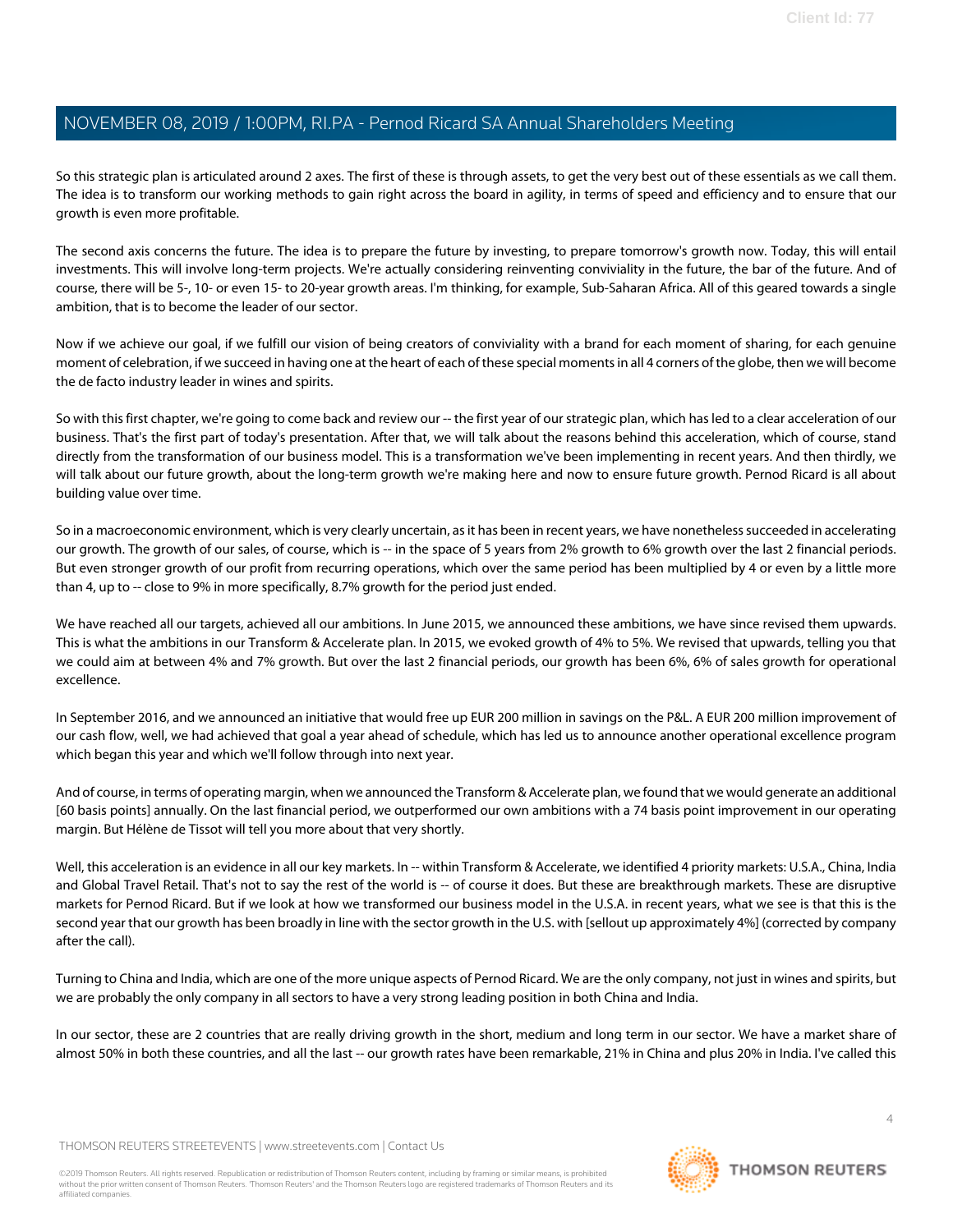remarkable growth. I could tease this out, but I could even call that exceptional, it's outstanding growth, maybe not something that we can reproduce every year. It is, indeed, quite remarkable.

Obviously, we're very happy because in China, we have reviewed or revised our business model with a second network. We've reinforced.

Turning to Global Travel Retail, which we have reorganized and centralized it. Our growth was over 6%, driven by all regions. Our Strategic International brands have achieved strong growth of 7%. Let me mention about 1 or 2 of the better-performing -- 26%, a remarkable performance of Martell, up 18% of very good of our portfolio of scotch whiskies, which rose in the range of 7%.

For those of you who want all the details on volumes figures, price/mix, you have all that on Slide 53 of our presentation, of our -- on Page 148 of the registration document, which is also available.

Our local strategic brands have also performed well, up 12%, thanks mainly to the very good performance of our Indian whiskies, the really strong acceleration of our growth. Another reason for this acceleration is innovation. Innovation and of course, Luxury sector. These are 2 of our big performance accelerators.

Our innovation portfolio, actually grew by 26%. This is in line with what we aimed at. This is 1/4 of our overall growth. And as for what we call Le CIRCLE, which is the name of our luxury portfolio. Well, Le CIRCLE, so it's growth rose by 14% on the previous year. It was already up 10% last year, but that has grown a further 14%. The CIRCLE represents a little over 13% of our global business. This performance is the direct outcome of 25 people -- 25 teams trained and working, dedicated to working in the luxury goods sector.

Just to dwell on innovation for a minute. We're very proud of our performance in terms of innovation. We have a brand in our portfolio that has achieved wonderful success in the field of innovation, even though it's been in existence since 1872. This is because it's a brand that we've completely transformed. It used to be a very parochial French brand. In fact, a very much from the Bordeaux region. But we are making this a global innovation. So let's take a look at a short video. The brand is Lillet. Video, please.

(presentation)

### **Alexandre Ricard** - Pernod Ricard SA - Chairman, CEO & Member of Executive Board

Well, Lillet has become one of our global priorities in terms of innovation because Lillet is in line with one of the many consumer trends - alcoholic beverages that are [lower in alcohol, very refreshing, and authentic with real roots] (corrected by company after the call). And so over the last year, Lillet has seen its sales grow by 30%, 3-0. Almost 700,000 case, more than 10x the volume of Lillet 10 years ago when we bought the brand.

So double-digit growth in North America, in the U.S. and Canada and Latin America. Also double-digit growth in Western Europe, double-digit growth in Eastern Europe, too. Triple-digit growth in Asia. Double-digit growth in Africa, too. Only in Oceania, Australia and New Zealand is our growth as low as 9.4%. Very, very close to double-digit growth throughout the world, but this is really a growth driver -- focus, maybe one day, we will be proud of having one big Bordeaux brand among our spirits worldwide.

So I'm just going to wrap up this first chapter. But I couldn't not mention the strong growth of our performance without talking about the involvement of our employees. This is all thanks to the input of our employees. Every 2 years, over the last 10 years, we conducted a survey. We have it organized by an independent third-party, Willis Towers Watson. So we run a survey on our 19,000 employees, and I'm very proud to be able to share these figures with you.

First of all, the participation rate was 85%, 85% answered the questionnaire and of these 85%, 98% responded online, which just goes to show how digital Pernod Ricard has become.

The commitment rate was 88%. It's one of the highest rates of commitment in the world, much higher than the various benchmarks in the sector. [95%] (corrected by company after the call)of our employees say that they are proud to belong to the Pernod Ricard Group.

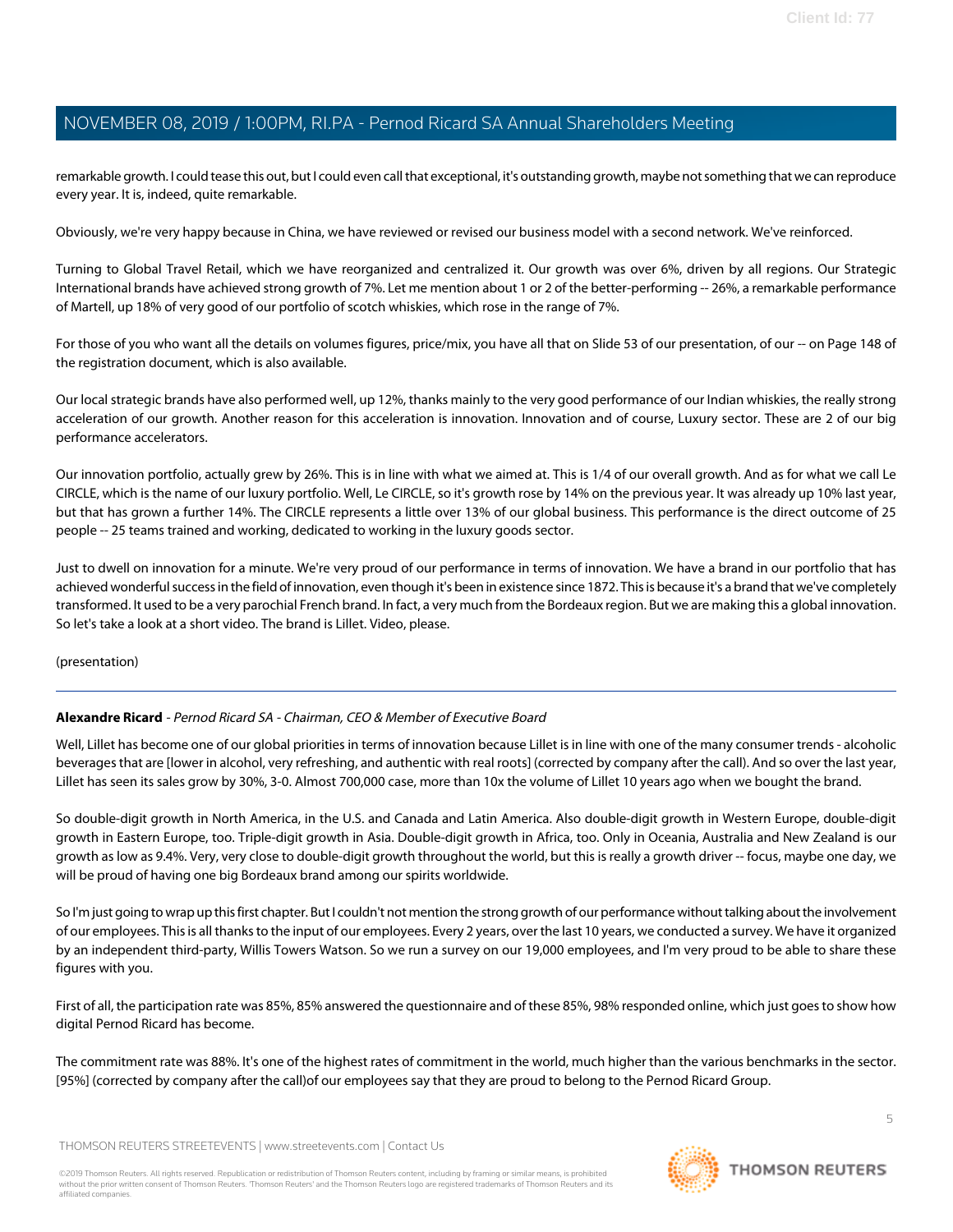And 2 other figures I'd like to draw your attention to. 83% of our employees believe that it's conviviality that makes the Group so unique. In our vision that we call Creators of Conviviality, but as some people call it (foreign language), as the French would like to say. Well, this is very much a reality. This is anchored in reality at Pernod Ricard, not just our consumers who see it and feel it. It's more than walking the walk or talking the talk, it's a reality.

Finally, one last figure. I think in terms of in-house confidence, 89% of our employees say they have a good understanding of the group's strategy and our objectives. So the Transform & Accelerate strategic plan. Our strategy, our ambitions are well understood throughout the group, which obviously helps a lot.

I propose to show you another video that sums up the main findings of this survey called iSay that we just receive the results very, very recently. So if you would please, video?

(presentation)

### **Alexandre Ricard** - Pernod Ricard SA - Chairman, CEO & Member of Executive Board

I now propose to tell you how, in practice, we have implemented the means to achieve this acceleration. This acceleration results from the deep transformation have undertaken throughout our company.

First of all, we transformed our House of Brands to be even closer to our consumers. This enables us to allocate resources much more specifically, in a much more targeted way. For each particular moment of conviviality, with much greater efficiency. You know our strategic international brands. These are the strong global premium brands. They're also our wines, wines are surfing on the edge of less strong alcoholic beverages in countries like China, India or even Russia.

Luxury brands I mentioned earlier on. But you may not recognize a new room here, it's what we call the Specialty segment. This is a category that's surfing on a different consumer trend, one that likes smaller brands. Obviously, much -- very profitable brands, too. This is a very, very vibrant section with the -- for [off-trade] (corrected by company after the call), for instance. This is a segment, last year grew by in the region of 12%. So that's the House of Brands.

In addition to that, we have reinforced our routes to market in all our markets, mainly in our key markets. I believe that this notion of route to market or distribution platform trends, the Pernod Ricard network could be compared to a vertically-integrated platform because we distribute our brands with a very clear vision.

Good brands, in the right place, at the right time, targeting the right consumers. It's a very specific approach, a very clinical, detailed approach. Pinpointed. And so we have a number of very large distribution contracts in the U.S. with our 2 main partners. This gives us much greater granularity and has freed up investments for our brands.

Global Travel Retail. This is the third year we've been working on our Global Travel Retail segment. We are capable of organizing global campaigns and entering into partnerships with global airports. But China and India have already referred to them.

All these transformation initiatives have only been possible because we have changed the way we work. We can, in order to be more efficient, more agile in all areas and all of the echelons of our organization. This is the whole purpose of all our initiatives in terms of operational efficiency.

Now there's an advertising efficiency with the drastic downturn in our agency fees because we have taken a lot of advertising in-house to better control the way we activate digital advertising.

As from direct and indirect purchasing, we're better coordinated than we were. We've done a lot of the centralizing of our purchasing. We're still centralizing for greater efficiency. In terms of the supply chain, well, we use technology, including things that enable us to improve the efficiency of the Pernod Ricard Group right along the supply chain.

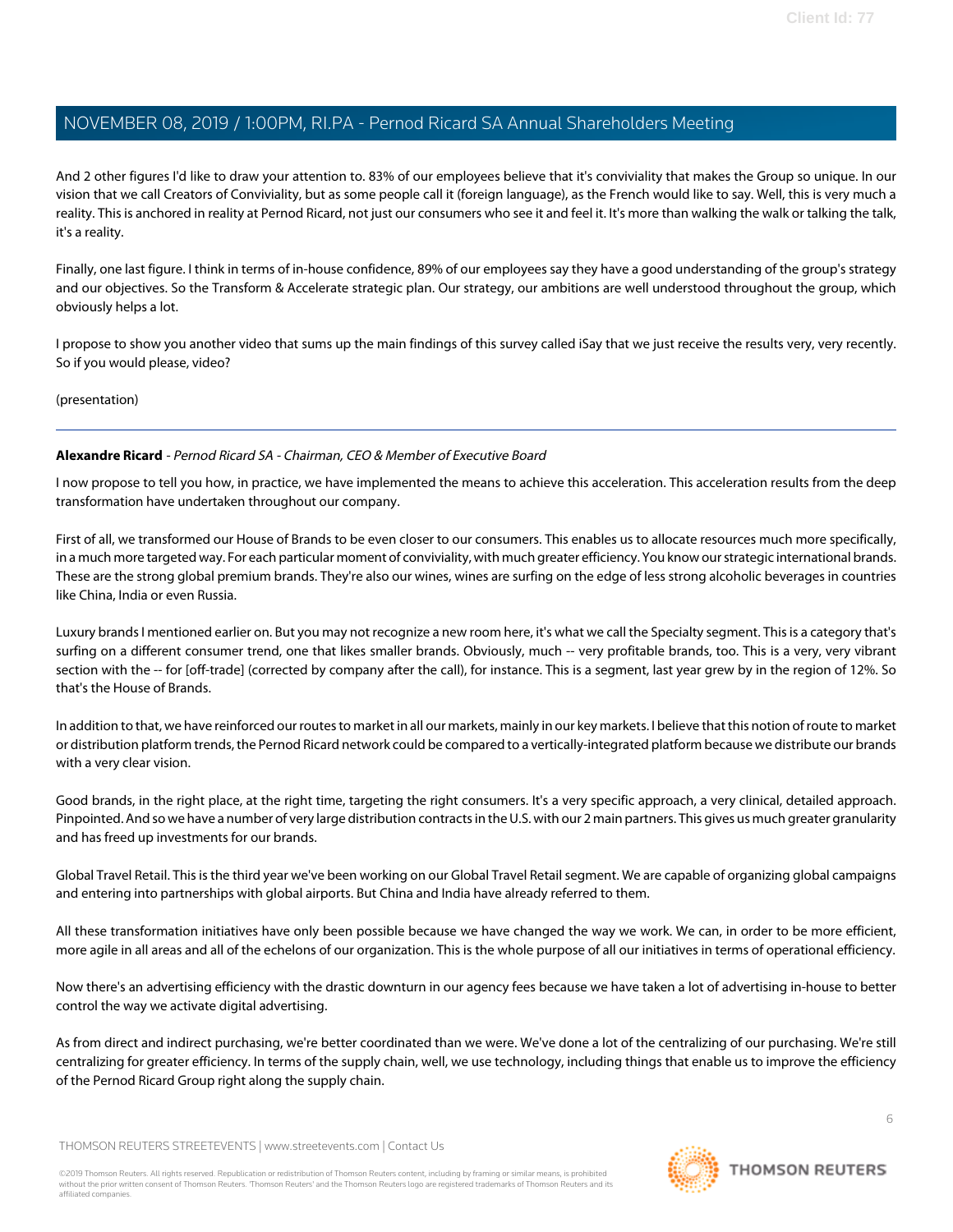We've also taken quite a lot of local initiatives, all in an entrepreneurial spirit. So as I said in my introductory comments, we have carried out our first -- the first part of our operational efficiency plan a year ahead of schedule.

Second plan underway, aimed at EUR 100 million [of efficiencies] (added by company after the call) is part of our strategic plan called Transform & Accelerate.

This brings us to a very important issue in Pernod Ricard, not something new. I'd be tempted to say it goes right back to our origins at Pernod Ricard.

We have completed our first social responsibility project. Our first roadmap, a year ahead of schedule. In 2010, we committed to reducing our carbon footprint, carbon emissions, if you prefer. Put a lever of our carbon produced by 30% before 2020. Well, we've already achieved that. We also said we will reduce our water consumption by -- that's also been achieved, 20% as we said. We also committed to reduce our waste in landfills by 100%. We've already achieved 93%, and we'll have completed that by the end of the year. Likewise, we made a number of commitments in terms of certification for compliance with the very -- most demanding standards. ISO 14001, for those of you are familiar with it, but also in terms of our vineyards. Vineyards will be fully certified. We have almost completed that undertaking.

So for us, this has been an opportunity to drop a new roadmap aimed at 2030. So this is all spanning the long term.

We did this directly in the cognac with our partners, wine-growing partners. We presented that last April. We presented the new roadmap that we've called Good Times from a Good Place.

Good times from a Good Place is in English because Pernod Ricard is a global group. We wanted a single signature, a single slogan, that's why it's in English. This is articulated around 4 key areas: first of all, preserving our terroirs; secondly, emphasis on our human beings; thirdly, acting in a circular manner; and fourthly, given our businesses, to be responsible or responsible business. There is -- we have taken a total of 8 commitments, 2 for each of these sectors. But these 8 commitments merit that we review them.

First of all, as regards our terroirs. We have a strategic project concerning biodiversity in all of our subsidiaries, each and everyone.

Secondly, we have 8 pilot programs in all our wine region, France, of course, the U.S.A. 5,000 partnerships with farmers between now and 2030 in order to promote regenerative farming.

As for our employees, well, parity from our employees, a good balance between men and women and top management, and the commitment to train our people in new skill sets every 3 years for all our -- for everyone, always with the view to placing emphasis on human beings, the sharing of knowledge, not just inside Pernod Ricard, but also outside of the group. This includes, for instance, the training of 10,000 bartenders in the Bar world of tomorrow. These techniques will take a sustainable development approach with responsible consumption, zero waste, zero plastics.

As for acting a circular economy, well, the idea is to not have any single-use plastics and all our packaging will be recyclable, compostable, reusable or otherwise, and we are working on 5 pilot projects on the circular ways to distribute our products.

All our water consumption will be balanced in all high-risk watersheds, and I have 2 examples to give you, India, which is very often affected by drought or Australia. And of course, after the 30% we've achieved to date, we aim to achieve a further reduction of our carbon footprint intensity by 2030.

As for being responsible, well, each and every subsidiary worldwide, will have a major program aimed at fighting against alcohol misuse.

Finally, we have also taken to extend our very successful program called Responsible Party to reach out to 1 million young adults throughout the world. This is a program that's now been running for 10 years. We celebrated the tenth anniversary, not so very long ago, [and I was present for the celebration of the program, in partnership with] (added by company after the call) Erasmus. So far, we've reached out to some 400,000 students throughout Europe.

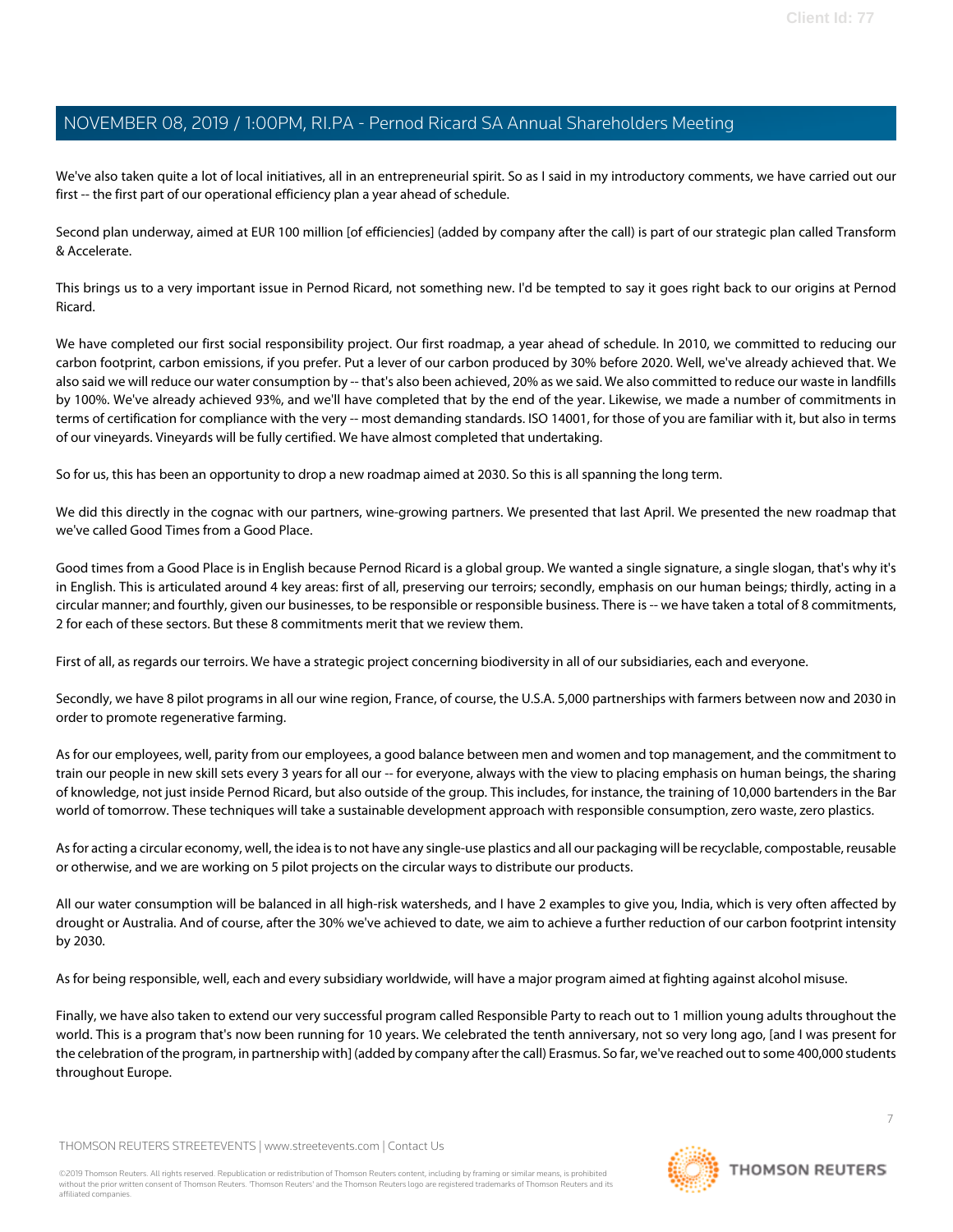Let's be clear. This road map represents a major investment, not that we have any fears, but we're talking about several hundred million euro over the next 10 years. These are 8 very concrete, measurable commitments, ambitious commitments. But it's a road map that's absolutely an essential part of our strategy. That's what it means, building sustainable growth.

I propose a very short video that we showed, if you would, please, at the time we presented our news.

### (presentation)

### **Alexandre Ricard** - Pernod Ricard SA - Chairman, CEO & Member of Executive Board

The film was directed with Pernod Ricard employees and the voiceover was done by one of our female employees. So the key wealth of our group is its women and men. And we've also revamped our HR platform so that our people, prime players of our transformation. So this makes a general accelerator of growth. I'm talking about our culture, conviviality. Conviviality is so straightforward, full of common sense and so on.

This eases decision-making. We revamped our leadership model with the support of a major of consulting firm, Korn Ferry, and we identified 6 items that we wish to grow with our people. Diversity, of course; boldness; authenticity; open-mindedness; the desire to learn; consumer obsession, I need not elaborate on that, the obsession -- not elaborate on that either; and finally, the collective mindset. Individualists on a team are not productive.

By sharing the results of Accelerate, which is a very first employee shareholding plan -- long term. The participation rate is nearly 42%, which is huge, by the way and it merely reflects the exceptional engagement of our people. And it does show how confident they are in our strategy.

If -- so if every other employee in China wants to be a shareholder. And why is that? Well, because they feel confident. Not to mention India, 75% and France, 57% of our employees decided to join the employee shareholding plan. So these are pretty remarkable numbers. And if you align the interests of the employees with those of our shareholders, well, you're in a win-win situation, right? Which is what we're striving for.

This transformation at the root of our acceleration cannot be achieved without tomorrow in mind, without the future on the horizon.

My Uncle Patrick used to say that Pernod Ricard is something that is built over time and the construction process involves investments. Pride of place, investment in our brands, as we shall see later. We invest roughly 17% of our sales in our brands, one of the highest investment rates in our industry.

We invest all over the world, 1/3 of our investments are in -- through our media, although virtually all investments are in digital because even conventional media have turned digital. And we also invest in our capacity in strategic stocks, the [ageing] (added by company after the call) eaux-de-vie, the brandy that ages, whether it be cognac, champagne, in Scotland, in Champagne and Cognac regions and so on.

We have EUR 4.6 billion in strategic assets on our balance sheet. That's how we call them, strategic stocks and they are indeed assets. And we also significantly invest in our production facilities, either to extend our distilling or aging capacity, as is the case in Ireland or in order to be far more efficient, with GBP 43 million invested in Scotland, where we are completing the construction of a bottling site, which is one of the most efficient in the world and it's definitely the most efficient bottling site for Pernod Ricard.

So transforming means focusing on our historical market, France, to recreate what it takes to grow sustainably, and that is why we launched the [Reconquete] Reconquer! Project. And it serves 3 purposes. First, reconquer consumers with a unified portfolio on a bold plan; second, reinvent our sales model in order to better respond to our customers' expectations with a structured business, focused on B2B, luxury stores, convenience stores, consumption moments of conviviality and so on; and bringing together our 2 networks, which have a greater impact with a single entity, which allows for a more efficient and more agile management. That is what we submitted to the trade unions of the companies concerned, and the sincerity, openness of the labor relations that we've always sought at Pernod Ricard will be instrumental in achieving this.

Further, in investments. It's very important to invest in research and development, in innovation, in order to take consumer trend opportunities.

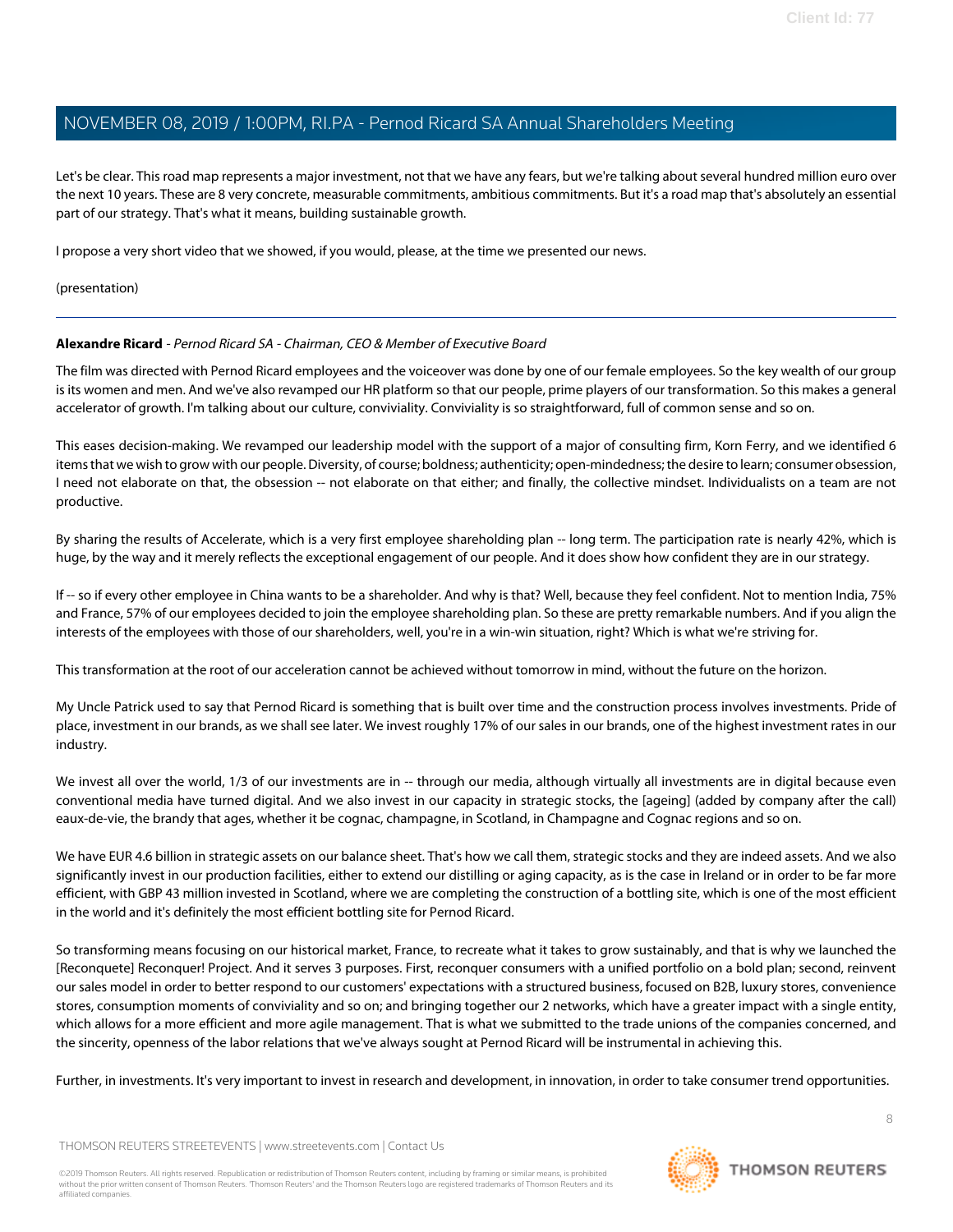There's one trend, which is the natural trend, an example of which is Absolut Juice, that was introduced in quite a few European countries as well as in the U.S. more recently. So natural is, and there is a local, if I may say so, trend. This holds true for our specialty wines. But even our key strategic brands can use that. Take Jameson Caskmates. It's Jameson, but it's finished in local craft beer barrels.

Further, when it comes to investment, there's innovation on the one hand, but there's also acquisitions. So we are also investing in our existing portfolio of brands, but we are investing in new brands, but we also invest in platforms. In that regard, the investment strategy is quite clear in 3 areas: one, we wish to use segments such as gin. Remember Monkey 47? And recently, we acquired an Italian super premium gin, Malfy. Also, we wish to have a stronger position in our key markets. Here, you have 3 acquisitions on the same priority market, the U.S. with the bourbon brand from Kentucky, Rabbit Hole; the American Whiskey brand, TX from Texas; and more recently, following the amicable takeover bid that we completed a few weeks ago, we acquired Castle Brands, in particular, the super premium bourbon brand, Jefferson's.

So earlier, I was saying that we invest in networks and platforms. Last year, we announced the acquisition of Uvinium, an e-commerce platform in Spain. We bought an e-commerce platform, which is a wine spirits leader here in Spain, which is deploying on other markets and it will accelerate our digital strategy with e-commerce, but we are also entering partnerships and going ahead with acquisitions there. For example, the JV we set up in Myanmar.

And in closing on investments, we announced a major investment in China which is a pretty good reflection of Pernod Ricard's pioneering spirit in China. Pernod Ricard is the first international group -- well, we will be, I should say. It's not yet the case because this thing is under construction. We will be the first to open a malt distillery. And by doing that, we intend, within the largest category of international western-style spirits, and we should create a segment next to Scotch, bourbon, Canadian or Japanese whiskey. We wish to create a new category, new segment, Chinese Malt. It will open up in 2021 and we'll start distilling that. A few years later, we shall be able to taste the Chinese single malt. It's based in Emeishan, in the province of Sichuan, in the heart of China and I suggest we take a look at a quick movie to show you what it's about.

(presentation)

### **Alexandre Ricard** - Pernod Ricard SA - Chairman, CEO & Member of Executive Board

It's true that when you taste a 25-year-old or for a 38-year old royal salute, you think of former generations who have distilled them, right? And someday, eventually, some people will be fortunate enough to taste a 10-year or 12-year-old Chinese malt.

Anyway, I will close on my part of this presentation by speaking about a transformational move. When I say move, it is indeed a move, and it does reflect everything that's going on here in terms of transformation in Pernod Ricard. We have decided to bring together the 7 Parisian sites we have. The headquarters of Pernod Ricard World, the headquarters of Pernod Ricard EMEA/LATAM, of Africa/Middle East, Head Office of Martell Mumm Perrier-Jouët and the head office of Havana Club International, and the Head Offices of Pernod and the seventh is the Regional Sales Division of Ricard in Paris.

Anyway, we have decided to bring them all together in the heart of Paris, in a bustling area where there are 83 bars. Couldn't be better, right? We're looking at -- we are looking at that. It's very exciting.

So in this story I've been telling you, I hope that you've understood that we are in a position to show how confident we are in the future and how able we are to make the most of an uncertain environment. And as you shall see in a minute, it does show up in our numbers, and our numbers will be presented with -- by Hélène de Tissot.

Oh, excuse me. The head office will be between Rue d'Amsterdam and Rue de Londres in the Saint-Lazare neighborhood, and we shall move in the spring of 2020. We forgot to mention that. I apologize.

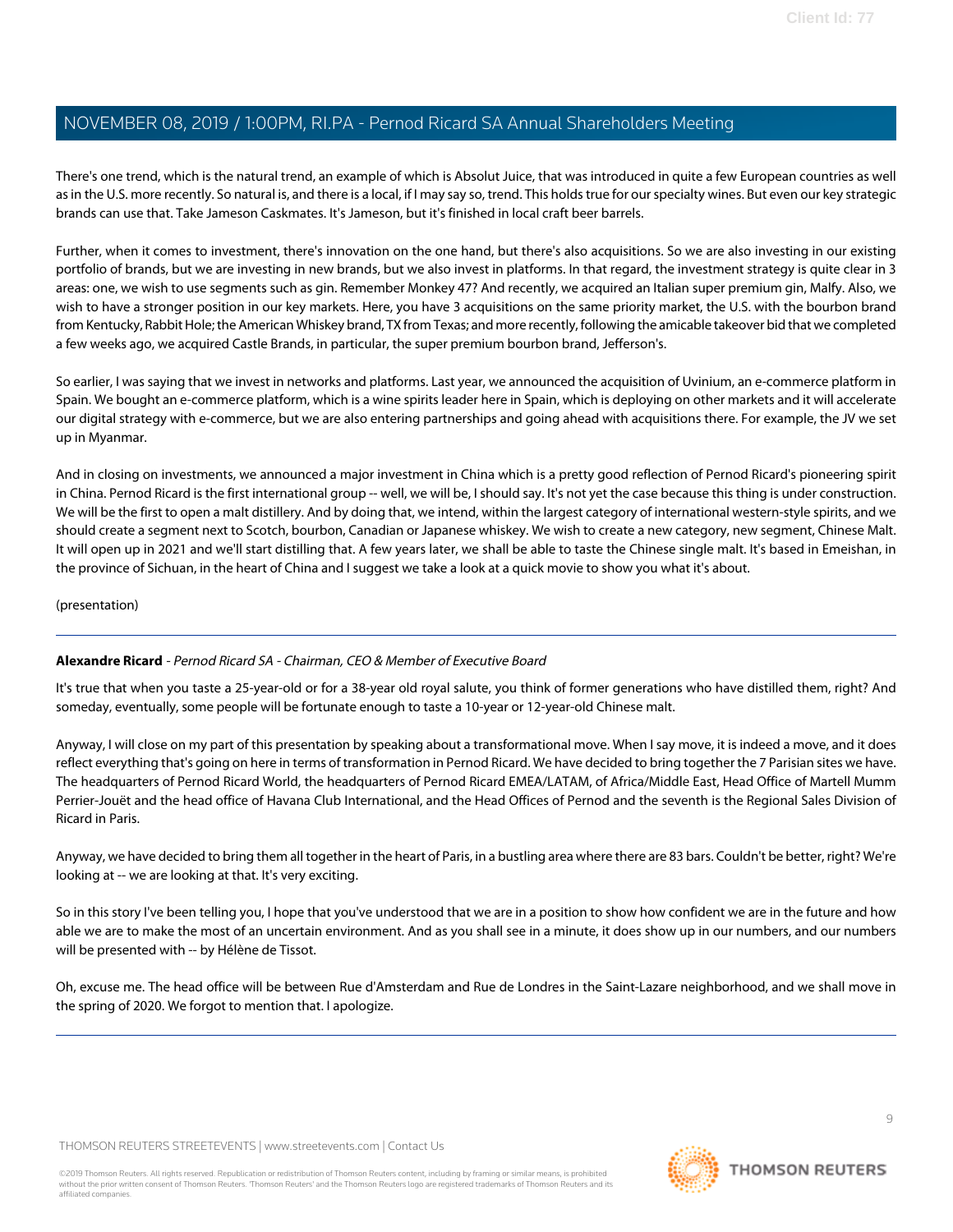### <span id="page-9-0"></span>**Hélène de Tissot** - Pernod Ricard SA - Member of Executive Board and Director of Finance, IT & Operations

Thank you, Alexandre. Good afternoon, ladies and gentlemen. I'm going to present the accounts of fiscal '18/'19. We achieved a very good year with sharp acceleration in our business performance. Very strong results. PRO up 8.7% organically, as already mentioned. Sales were up 6%, with strong pricing effect. On strategic brands, plus 2%. We achieved our EUR 200 million in operational excellence efficiencies one year in advance. And we improved PRO, profit from recurring operations, margin by 7 -- 74 basis points. Also, we generated a lot of cash. Cash conversion reached 88% and recurring free cash flow grew 4%.

In this context, we are proposing a dividend increase to 50% payout. That is the proposal that you will have to vote upon and the dividend would be EUR 3.12 per share. And we also announced the launch of a share buyback program, up to EUR 1 billion between this FY '18/'19 and the next fiscal year, 2021.

Okay. Let me come back to sales growth. Here, you have the breakdown by region, a very good year indeed. Americas are up 2%, as you can see. You see the respective weights of the various regions. Americas account for 28% of group sales, up 2%, therefore, with depletions in the U.S. in line with the market. And sales dampened by the wholesaler inventory management plan that we unleashed.

Acceleration in Canada and strong growth in Latin America. Asia/Rest of the World, grew 12%, Asia/Rest of World has 43% of our sales, with a strong acceleration driven mainly by China and India, but there's also Turkey, which was a driving force. And we enjoyed continued strong growth in Japan. And Europe, which accounts for 29% of sales, grew 1% with continued strong growth in Eastern Europe, headwinds in France and commercial disputes in France and in Germany.

Now let's take a look at sales growth by category. A very good year with strong sales growth across all key spirits categories. Strategic International Brands, as already mentioned, grew 7%. They account for 63% of our sales with continued strong growth, notably for Jameson, acceleration of Martell and Scotch whiskeys despite the negative impact of our American Inventory Optimization program.

Strategic Local Brands account for 19% of our sales. They grew 12% with an acceleration that was notably driven by Seagram's Indian whiskeys.

Specialty Brands, the new family category in our House of Brands, account for 3% of our sales. They grew 12% with ongoing buoyancy with Lillet, Altos, Monkey 47 and the ultra-premium Irish whiskey range and Smooth Ambler in the U.S.

Strategic Wines account for 5% of our sales. They declined 5% in the fiscal year with the impact of our value strategy in the U.K., which is a deliberate one, and the impact of the inventory management program in the U.S. We mentioned, innovation, well, it contributed to 25% of the Group's top line growth. And we, therefore, achieved a 2% increase in pricing.

Okay. Let's take a look at our P&L. You see sales, EUR 8.722 billion, up 6%, plus -- you see the reported growth. Gross margin is up 39 basis points, up 7%. I'll come back to that in a moment. 61.5% in gross margin after logistics costs -- gross margin over sales, that is. And we have a 16.5%, our A&P over sales ratio, which is quite in line with sales; and PRO, EUR 2.358 billion in '18, EUR 2.581 billion in '19, up 74 basis points as far as the ratio over sales is concerned.

Let's quickly come back to the various items in the P&L. The improvement in gross margin, 39 basis points, owing to strong pricing at plus 2%.; the acceleration of our Operational Excellence program, which was also mentioned; and in spite of rising costs of goods sold and negative mix. A&P was broadly in line with sales, so it was up in line with sales, with strong arbitration focus behind strategic priorities. Particularly as far as China and India were concerned, strong discipline was exercised on our structural costs. They grew a mere 4% with a strong resource allocation discipline focused on our key priorities. All this leads to a sharp improvement in our margin of -- Profit from Recurring Operations, 74 basis points.

Now let's take a look at net attributable profit. Our [Operating profit] (corrected by company after the call) is up 3%. We have an 8% decline in group share of net profit despite the sharp growth in operating profit. And this is due to the negative comparatives because in the previous fiscal year, '17/'18, we had very significant sales of bulk whiskey, and we also had significant tax benefits that are not seen in this year's accounts.

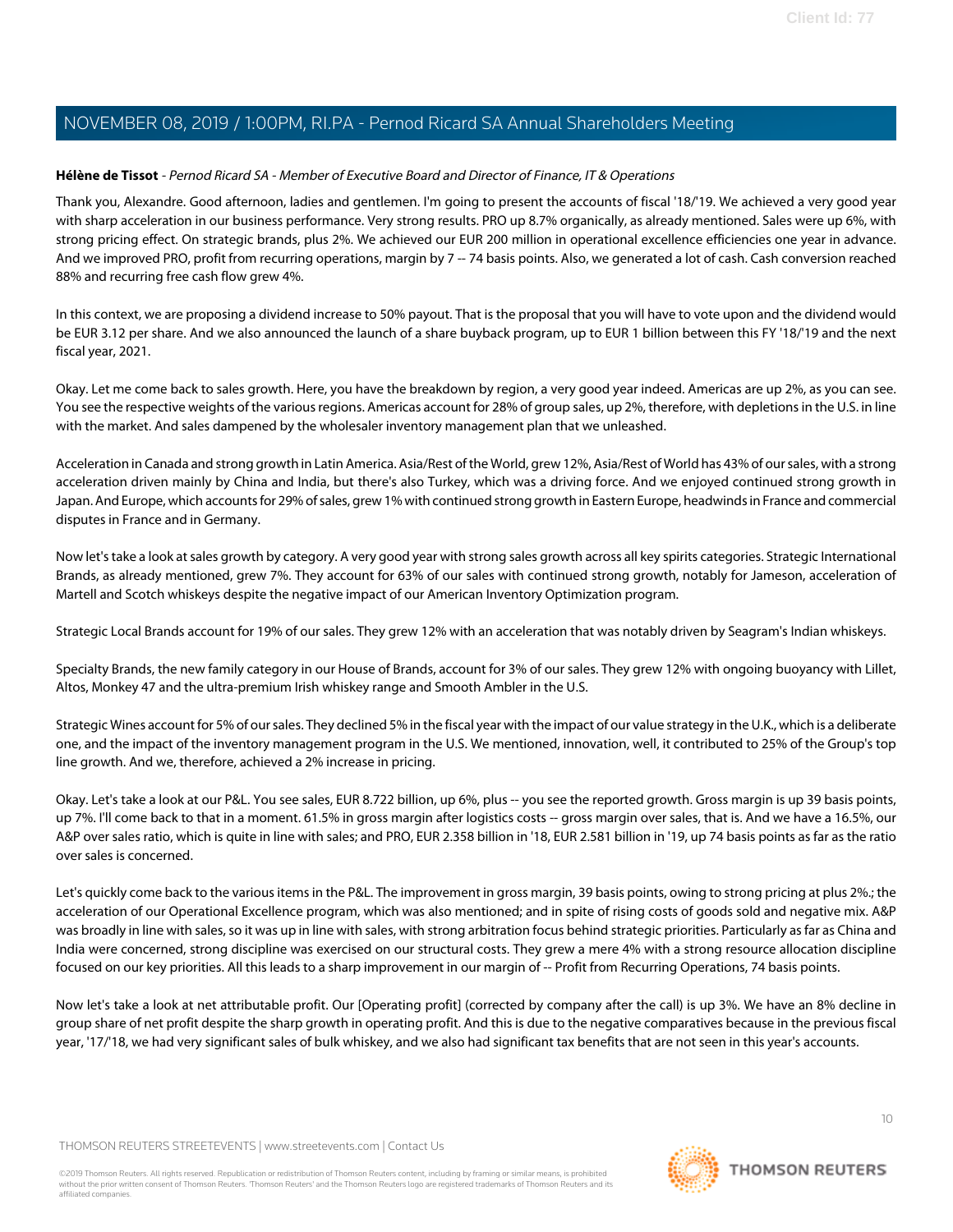Okay. Now let's move on to our debt, our net debt, which amounts to EUR 6.620 billion as at the 30th of June, down EUR 342 million with free cash flow of EUR 1.366 billion, which has enabled us to finance EUR 300 million worth of acquisitions to pay EUR 645 million worth of dividends and to cut our net debt by EUR 342 million where net debt over EBITDA as at 30th of June is 2.3x compared with 2.6x at the opening of the fiscal year.

Okay. I suggest we now look at the parent company account of Pernod Ricard SA. Net -- EUR 326 million in net profit, down EUR 240 million from last year essentially due to a drop in financial interest because of high dividends that we accounted for in the previous fiscal year.

Today, we are submitting a dividend of EUR 3.12 to your votes. Here, you have the historical evolution of the dividend over the past 4 years, which reflects the increase in our payout over the period. So based on your vote, the balance, that is EUR 1.94, would be payment on the 27 November.

Now I suggest we look at the results of the first quarter of the fiscal year. We shared this -- we disclosed this a few weeks ago. Q1 sales amounted to EUR 2.483 billion. That is to say organic growth of 1.3% and reported growth of 4%. We say it's moderate growth in line with expectations. There was a very strong Q1 last year with 10.4% growth. There was a good start in the U.S., plus 6%, thanks, in particular, to innovation. And this was bolstered by advance shipments. There was also strong growth on 2 other key markets, China and India, plus 6% and plus 3%, respectively, with a very high comparison basis. Last year, over the same period, we recorded sales growth of 27% in China and 34% in India. Global Travel Retail in Q1 dropped 6% because of high comparatives as well in the Q1 '19. Good growth in Europe, plus 3%, thanks to strong sales in Eastern Europe and return to growth in Western Europe. And in the quarter, there was also a positive impact of pricing, 2% -- a 2% increase.

We also continue to dynamically manage our balance sheet. Rating agencies have upgraded us. They have upgraded us 1 notch. Standard & Poor's, we are now rated BBB+ with a stable outlook. And Moody's rate us Baa1 with a stable outlook. We also launched the first tranche of our share buyback program. This was on the 18th of October, amounting to EUR 150 million as announced. And we also successfully placed a EUR 1.5 billion bond issue in 3 tranches of EUR 500 million each with -- 4, 8 and 12 years of maturity, with an average coupon of 0.46%.

And I give the floor back to Alexandre Ricard for the outlook.

### **Alexandre Ricard** - Pernod Ricard SA - Chairman, CEO & Member of Executive Board

Thank you, Hélène. So against an environment that's particularly uncertain, we shall stick to our Transform & Accelerate strategic plan. In terms of the execution, this is year 2. We're also anticipating further growth in dynamic sales with growth rates expected to be moderate in China and India versus the exceptional growth rates last year. Dynamic growth in the U.S., following the wholesaler optimization program and the integration of our American whiskeys in the portfolio that we're building up. Increased investments behind key CapEx and strategic inventory priorities. And based on current foreign exchange rates, we're looking at a significantly positive impact on our Profit from Recurring Operations. That is what we are contemplating at this point essentially due to the dollar. Therefore, we are confirming our annual guidance: organic growth in Profit from Recurring Operations between 5% and 7%.

Okay. Let's move on to the Board of Directors. As you can see, we have 15 members on the Board of Directors. We have 2 directors who represent the employees. There are 3 directors who are stepping down from the Board today. And on behalf of everyone, on behalf of the Group, I wish to briefly pay tribute to them. Each one of them are not just directors, and I'm not just being polite.

Let me begin with Martina Gonzalez-Gallarza who has been on the Board since 2012. She embodied the continuity and loyalty to our values in the footsteps of her father who had built a very strong relationship with my uncle Patrick. She's a consumer expert, and she's an expert on consumer trends, and she contributed a great deal in reshaping our strategic consumer-centric model. She was both kind and attentive. And thank you so much, Martina.

Nicole Bouton who joined the Board in 2007. Nicole attended all the decisions that were key to our development. She played a critical role, she was instrumental in taking us to where we are now. And as shown of the Nominations Committee as of 2010, and we owe her a great deal to her for having such a great Board. Nicole Bouton spoke many times to you, shareholders. I'm certain that you will join me and everyone to pay her a tribute. Thank you, Nicole.

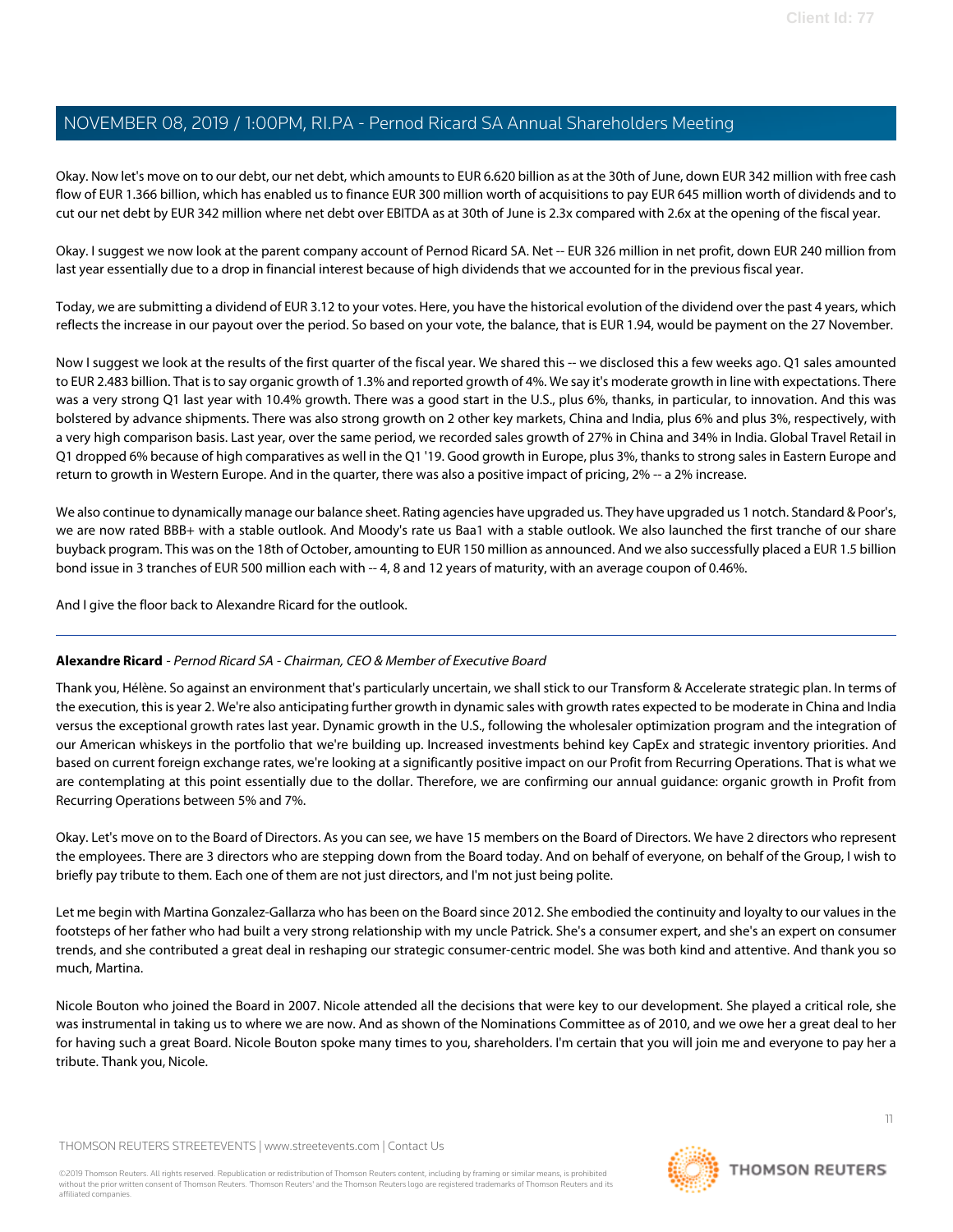And finally, Pierre, Pierre Pringuet, who joined Pernod Ricard in 1987. Difficult to pay tribute to a gentleman with a fantastic career. He was CEO, Vice Chairman of the Board of Pernod Ricard. On a very personal note, I'd like to pay a special tribute to my mentor and who spared no effort to allow me to walk in his footsteps successfully. He handed down to me a team that he had brilliantly set up and managed over the years and a Group which had, of course, already started the transformation process. Pierre, you have placed our professional collaboration under the sign of 3 values that fit you very well: vision, of course; ambition; and conviction. Thank you so much, Pierre. On behalf of the Board, on behalf of the 19,000 employees of Pernod Ricard and on behalf of our shareholders, thank you so much, for what Pernod Ricard has accomplished. Thanks to you. Thank you.

<span id="page-11-0"></span>Okay. At this point, I give the floor to Patricia Barbizet, our Lead Independent Director.

### **Patricia Marie Marguerite Barbizet** - Pernod Ricard SA - Lead Independent Director

Thank you, Alexandre. Thank you. First of all, on behalf of the entire Board, I'd like to thank you for your thanks to the 3 outgoing directors. I'd like to assure you that the entire Board in its new composition will have it at heart to pursue your undertakings with the same ambition and the same level of commitment that you have always instilled in us.

Dear shareholders, I'm taking the floor today as Lead Independent Director on this Board and the Chair of the Nominations, Governance and CSR or SRI Committees. I was appointed as a Director at last year's AGM, in November of last year and as Lead Independent Director at the Board meeting last January. In that capacity, I have several roles, several missions on the Board that are explained in the Board's bylaws and that concerns being consulted on the agenda for the Board's meetings. It also consists of conducting the annual assessment that we carry out on the Board's operations, conducting executive sessions, that is, without the Chairman. And finally, to prevent any conflicts of interest. Another task entrusted to me, which consists in meeting investors and shareholders to talk with them about problems arising, particularly in the field of governance. This is something that I do with the people in charge of Financial Communications.

Since taking up this job last January, I have taken part in several governance road shows. I have met investors and shareholders to talk about the company's governance. I have also met with staff, operational staff in the group in France and abroad. This year, I carried out the Board's annual assessment, which was done in-house 2 times out of 3, and with the help of independent consultants every third year. This year was an in-house survey with all the directors. We then discussed this survey and draw up a report to see what can be improved to enable our Board to work even better in a group that's undergoing deep transformation with all the innovations and the developments that Alexandre referred to earlier on.

The Board of Directors is supported by a number of committees, 4 in all. But before talking to you about the committees, 53.8% of our directors are independent directors in compliance with the AFEP-MEDEF France. There are 7 lady directors. In addition, 6 directors are non-French nationals, which makes for a great diversity in terms of experience which, of course, contribute considerably to our work.

The Board meets 8 times a year. In 2018/19, the attendance rate was 98.09%. We're trying to do better, but it's going to be difficult. And during the year, the Board is entrusted with, first of all, drawing up the annual and half yearly financial statements; reviewing the budget; preparing for the AGM, and particularly the draft resolutions put before you; entrusted with reviewing and approving the Group strategy; assessing the Chairman and CEO's compensation for the period for the '18 and '19 and the compensation policy for fiscal '19/'20 without him being in attendance at the Board meeting, of course; also entrusted with holding an executive session that is without the presence of the Chairman and CEO and directors who are also executive directors in order to review the Board's work and the work of its committees; we also examine governance issues and review the annual assessment of Board operations.

As I said, the Board delegates some of its work to 4 specialized committees. This is to prepare for the various issues that we discuss at the plenary meetings of the Board. The degree of independence and the missions entrusted to 2 of these committees are in compliance with the employee federation's recommendations but, in fact, even go beyond those recommendations.

Beginning with the Audit Committee, which is comprised of 3 directors, 3 directors who are all independent. You see the names and faces on the screen. This Audit Committee met 4 times this year. The attendance rate was 100%. The main roles were to review the annual and half yearly statements, to ensure the integrity of the financial reporting system, to review all significant risks and assess the management of these risks by the

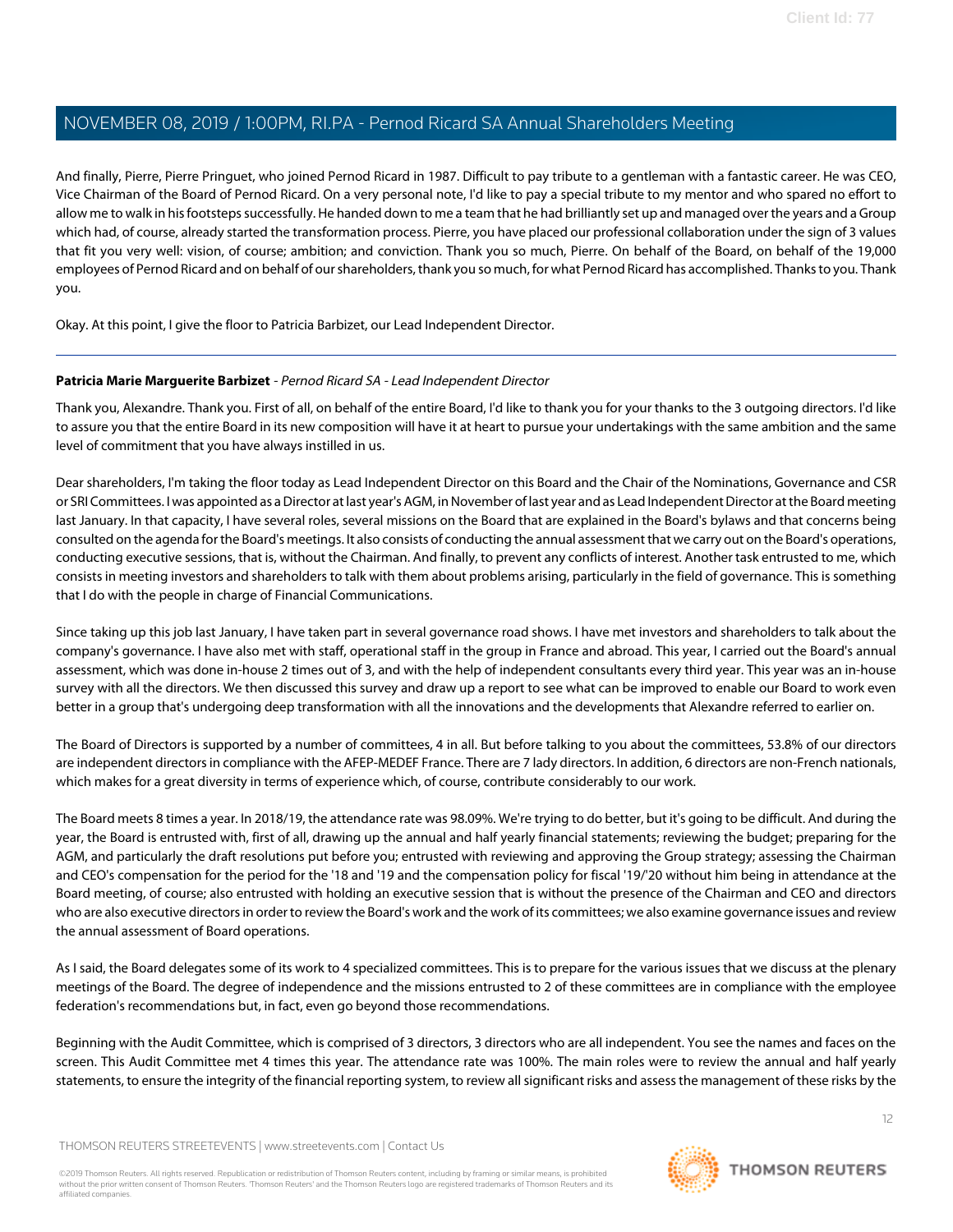group and to review all matters of a financial or accounting nature submitted to the Board. This is essential in preparing for the plenary meetings of the Board of Directors.

The next committee is the Nominations, Governance and CSR Committee, which includes 4 directors. You see them on the screen here. Three are independent directors. During the last year, the committee met 4 times. Attendance rate was 100%. Its main roles are to review the composition of the Board and the independence of the directors. Secondly, to monitor the group's commitments, S&R commitments, to define a succession plan for executive directors and the members of the Board and to select and propose a selection of new directors for the Board of Directors. It's because of this, we will be putting 2 new proposals to your vote, Esther and Philippe in particular.

The Compensation Committee has 5 members. You see them on the screen, including 1 director representing the employees. Three of the 4 members of this committee, that is not including the staff representative, are independent. During the last financial year, the Compensation Committee met 6 times. The attendance rate was 96.67%. Its main roles were to propose the compensation to be paid to the Executive Director for the current financial period and his variable component for the 2018, '19 financial period; secondly, to propose a general policy for the allocation of stock options and performance-based shares; and to approve the information provided to you on the compensation of the Executive Director.

Finally, the fourth committee is the Group's Strategic Committee. This committee was set up at the initiative of Alexandre Ricard when he took over as the Chairman and CEO in February 2015. Now this committee is comprised of 6 directors, of whom 3 are independent. They met once in the last year with an attendance rate of 83.33%. The main roles of the Strategic Committee are to review the key strategic issues for the group, to draw up and give its prior opinion on any significant partnership transactions or indeed sales or acquisitions and to deal with any strategic issues affecting the group's or the company's financial policy. These are all issues that are discussed then at the plenary meetings of the Board.

<span id="page-12-0"></span>I'm now going to call on Nicole Bouton who's Chair of the Compensation Committee. Nicole will tell you about the Compensation Committee concerning the Chairman and CEO.

### **Nicole Bouton** - Pernod Ricard SA - Independent Director

Thank you. Good afternoon, everybody. As Chair of the Compensation Committee, I am going to tell you about the components of Alexandre Ricard's compensation in respect of the financial period ended but also compensation policy for the Executive Director. We will ask you to approve these 2 aspects by a voting on the 9th and 10th resolutions. You will find all this information in the universal document on Pages 68 and 69.

Let me begin by telling you about the components of Alexandre Ricard's compensation for the period ended, which will be covered by the resolution #9. So in respect of 2018, 2019, these various components are as follows: annual fixed compensation of EUR 1.1 million, which is unchanged compared with the previous period; variable compensation of EUR 1,745,810, which is the equivalent of 158.71% of his fixed compensation. The target was 110% and the maximum was capped at 180%. You'll find the details of these assessment criteria and the degree of achievement of each of these criteria on Page 68 of the registration document.

11,111 performance-based shares were attributed and 26,143 stock options. All of this attribution is subject to performance criteria and represent 3.6% in value of the entire plan, which concerns 958 beneficiaries in all. As part of his supplementary pension scheme, here is proposed that he be granted over 1,000 shares and EUR 131,738 -- EUR 131,708. The details are to be found on Page 69 of the registration document. I'd like to further point out that Alexandre Ricard does not receive director fees as a member of the Board.

Let me now move on to the compensation policy for the Executive Director. This is covered by resolution #10. The Board, on the recommendation of the Compensation Committee, ensures that the compensation policy is balanced and a source of motivation for its Executive Director and, of course, ensures you that it's also consistent with the compensation policy in force within the group. The fixed compensation, which is set forth in detail on Page 61 et seq of the registration document and comprises the following components: first of all, a fixed compensation component; an annual variable compensation target, which is 110% of the fixed compensation if the objectives are achieved, and this variable compensation is capped at a maximum of 180%. You'll find the details regarding the achievement criteria on Page 61 and 62 of the registration document.

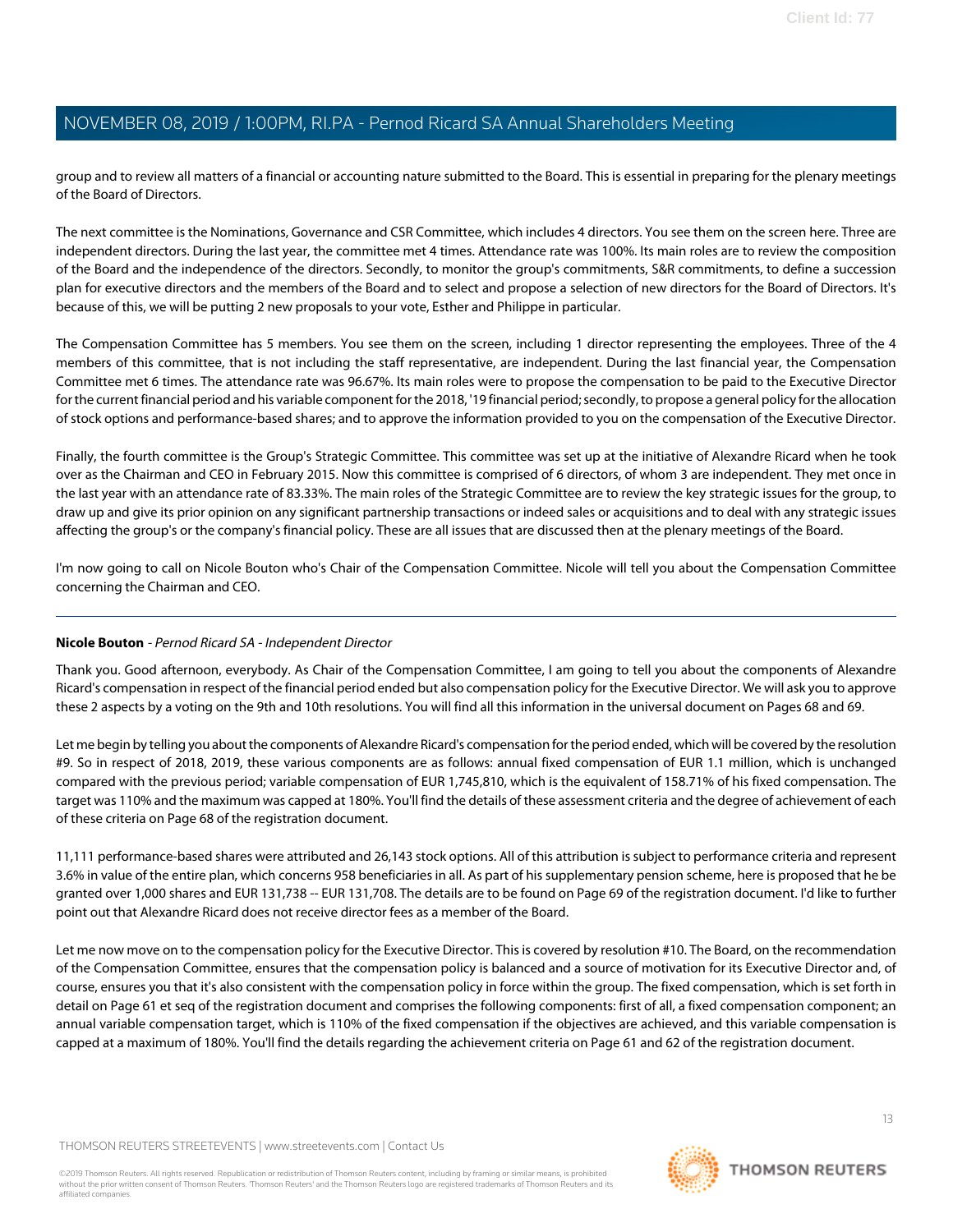Performance-based shares and stock options, all subject to performance criteria, are proposed but shall not exceed 150% of his fixed annual compensation. This compensation structure is similar to the -- similar principles in previous periods. The Board of Directors, on the recommendations of the Compensation Committee, has decided to adjust the quantitative criteria governing variable compensation, which includes 4 and no longer 3 criteria in compliance with the ambitions of the Transform & Accelerate plan. Furthermore, the Board of Directors has authorized in pursuance of regulated agreements a noncompete clause, an imposed departure clause, again, subject to performance criteria. The combination -- these 2 clauses shall not exceed 24 months compensation. That is a combination of fixed and variable compensation.

Finally, the Executive Director has an additional pension scheme, which is 10% of his fixed and variable compensation. It is comprised half and half of performance-based shares and the other half in cash, cash, which must be invested in investment vehicles aimed at funding his supplementary pension scheme. In light of the aforesaid components, we propose that you approve both the 9th and 10th resolutions.

However, as I have the floor, and if the chair authorizes me, I would like to say a few words on a more personal note. As you've heard, this is the last time that I will be presenting the compensation policy of the Executive Director as Chair of the Compensation Committee. So after 12 years on your Board of Directors, I have decided to stand down and not to stand for reelection. The Board meeting that will be held immediately after this AGM will be appointing my successor from among the directors who I'm sure he or she will pursue this task with determination, determined objectivity and professionalism as we have always tried to do ourselves.

Over the last 12 years on the Board, I had moments of great joy but also more difficult times. And I'd like to share a thought regarding Patrick Ricard who took me onto the Board and who left us too soon and too young. I'd also like to contribute to the courage of the entire Ricard family, which with determination and conviction, has pursued the task of leading the group, in particular, Daniele. I don't know where Daniele Ricard is. Daniele, who leaving aside her taste for discretion, took over the reins of the group with the full support of Pierre Pringuet. A final word to thank all my colleagues on the Board and on the various committees who have enabled me to grow with the Group.

Finally, I would like to thank the 2 CFOs that I knew and the 2 HR Directors as well as all the staff at Pernod Ricard that I worked with and met who enable the committees and the Board to work so efficiently. One parting thought for Alexandre Ricard, a single word, thank you. Thanks for your confidence in me. The group is in your hands, but it's in a very safe pair of hands. Thank you.

### **Alexandre Ricard** - Pernod Ricard SA - Chairman, CEO & Member of Executive Board

<span id="page-13-0"></span>Patricia and Nicole, I'd like to thank you both for your presentations. I'd now like to call on Eric Ropert from KPMG to speak on behalf of the college of auditors and to talk to you about the reports put before the Board of Directors.

### **Eric Ropert**

Ladies and gentlemen, dear shareholders, on behalf of the college of statutory auditors, I'm going to report on our mandate for the period ended June 30, 2019. As is customary at this AGM, I propose to summarize our mission and our reports as a figure in the registration document.

First of all, our report on the -- our reports on the consolidated financial statements and on the statutory financial statements, which are at your disposal -- have been actual disposal and are found on 207 to 210 and 232 to 234 of the registration document. I'd like to remind you that our work consisted obtaining reasonable assurance as regards the sincerity, to give fair -- a true and fair view of the assets and liabilities, with no significant anomalies included. We have submitted our findings to the Financial Director and to the Board, the Audit Committee and Board of Directors of your Group.

Our report on the consolidated statutory financial statements mention the main points of our audit and what we have covered in this audit. With regards to consolidated accounts, the main points are, first of all, the assessment of the brands, the tax risks, the recoverability of losses carried forward, commitments regarding advantages after employments. Our audit report is detailed in the report. The consolidated financial statements present a sincere view in every respect. And under IFRS, as represented in Europe, of the assets and financial situation of the group as at June 30, 2019, and the results for this period, we have given an unqualified opinion on the parent company financial statements and also on the first

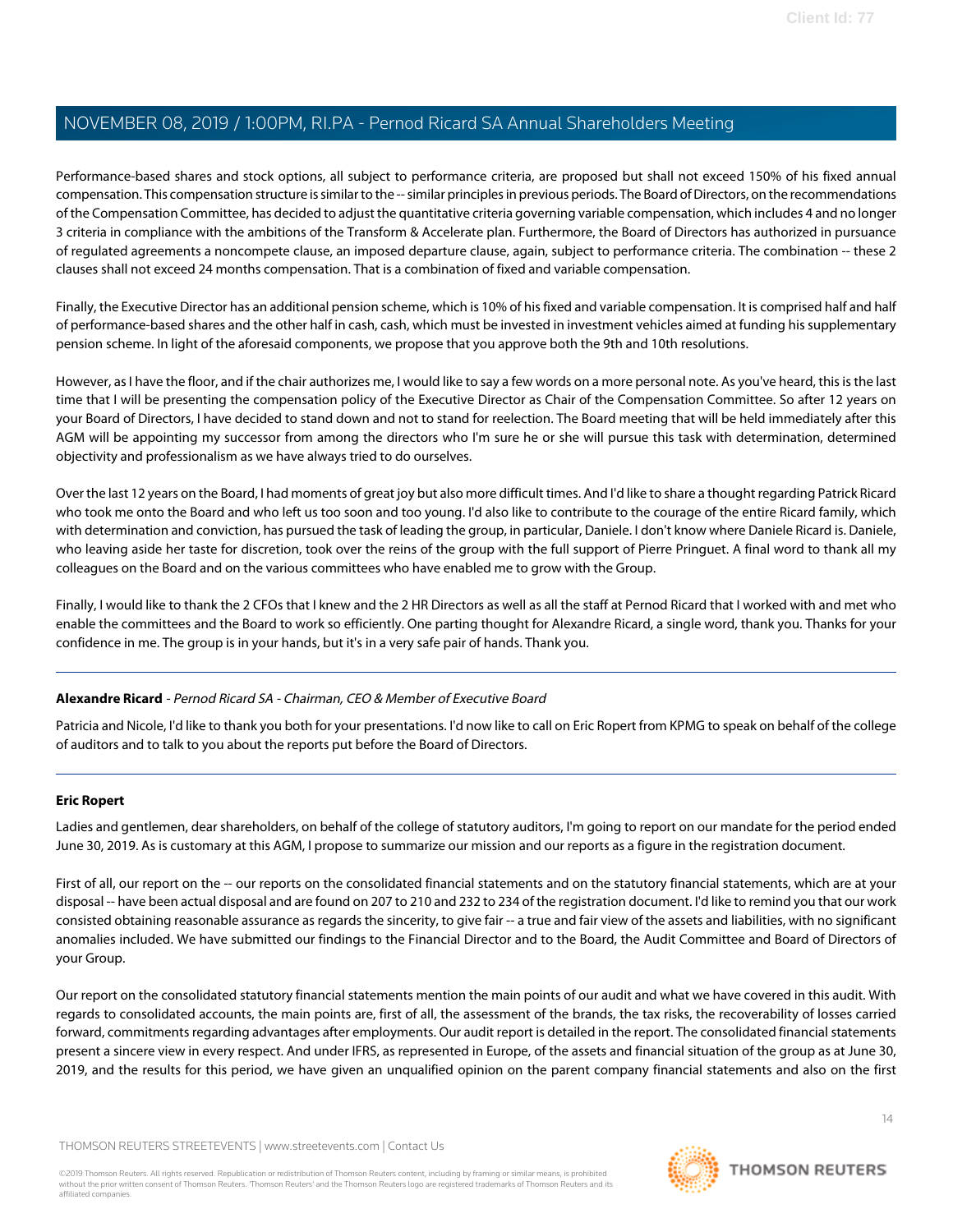application on July 1 of IFRS 9 on financial instruments and on IFRS 15, which is the revenue from contracts with customers. As for the statutory financial statements, the key point was participatory instruments.

At the end of our task, we unreservedly certify the annual accounts of your company. We have also checked that these are a true and fair view of the -- they give a true and fair view of the asset and liabilities as do the other documents submitted to the shareholders. We can attest the accuracy and the fair presentation of disclosures on compensation and benefits paid to the corporate officers, also the fair and true view of consistency with annual accounts and information regarding to terms and conditions of payment.

This brings you to our special report on regulated agreements and commitments to be found on pages 235 and 236 of the registration document. They refer to -- this special report refers to no new regulated agreements or commitments submitted to the approval of the shareholders' meeting. And furthermore, our special report mentions regulated agreements and commitments previously approved by previous shareholders' meetings in previous periods. These agreements and commitments have continued to be enforced during the last year, in particular, the loan to Havana Club Holding and the credit agreement for EUR 2.5 billion, referred to as a multicurrency revolving facility agreement. Finally, our special report also presents commitments previously approved by the AGM

### (technical difficulty)

This brings me to our special reports regarding the extraordinary shareholders' meeting presented on Page 258 to 264 of the registration document. We have issued the following 6 reports: report on share capital reduction up to a maximum of 10% of the share capital by a 24-month period, that's the 12th resolution; secondly, report on the issue of ordinary shares and/or various securities with preferential subscription rights retained or canceled, this is covered in resolutions 13, 14, 15, 16, 17 and 18; thirdly, the report on the authorization to grant free performance shares to employees and executive officers, covered in the 20th resolution; fourthly, the report on the authorization to grant share subscription or purchase option -stock options, this is the 21st resolution; fifthly, the report on the issuance of ordinary shares or securities conferring entitlement to share capital, reserved for members of a company savings plan, that's the 22nd resolution; and finally, the report on the issuance of ordinary shares or securities conferring entitlement to share capital with cancellation or -- of preferential subscription rights, that's resolution #23.

We further specify that the transactions covered in these reports are as set out by law and do not, in any way, jeopardize the equal rights of employees. All the information required for you to assess, the cancellation of preferential subscription rights, all this information has been brought to your attention. The Board of Directors' report does not specify the methods of determining the issue price of future securities issued under the 13th, 17th and 18th resolutions. And in that respect, we cannot express an opinion on the items used to calculate this issue price.

It's also pointed out that the final terms and conditions of issuance have not yet been determined, so we cannot express an opinion on these terms and conditions. As a result, we cannot express an opinion on the issuance that will be made with or without cancellation of preferential subscription rights. Finally, we will issue an additional report, as required, if Board of Directors decides to use the authorization to issue ordinary shares or securities.

Ladies and gentlemen, dear shareholders, thank you for your attention.

### <span id="page-14-0"></span>**Alexandre Ricard** - Pernod Ricard SA - Chairman, CEO & Member of Executive Board

Thank you. So now I would now like Antoine Brocas, the Secretary of the Board and Secretary of the AGM, to present the resolutions that will be submitted to your voting later on.

### **Antoine Brocas**

Thank you, Alexandre. Unless there's any objection, I will give you a summary presentation of the 25 resolutions. The full text of the resolution is available on Page 37 and the following pages of the brochure handed out and the registration document as well.

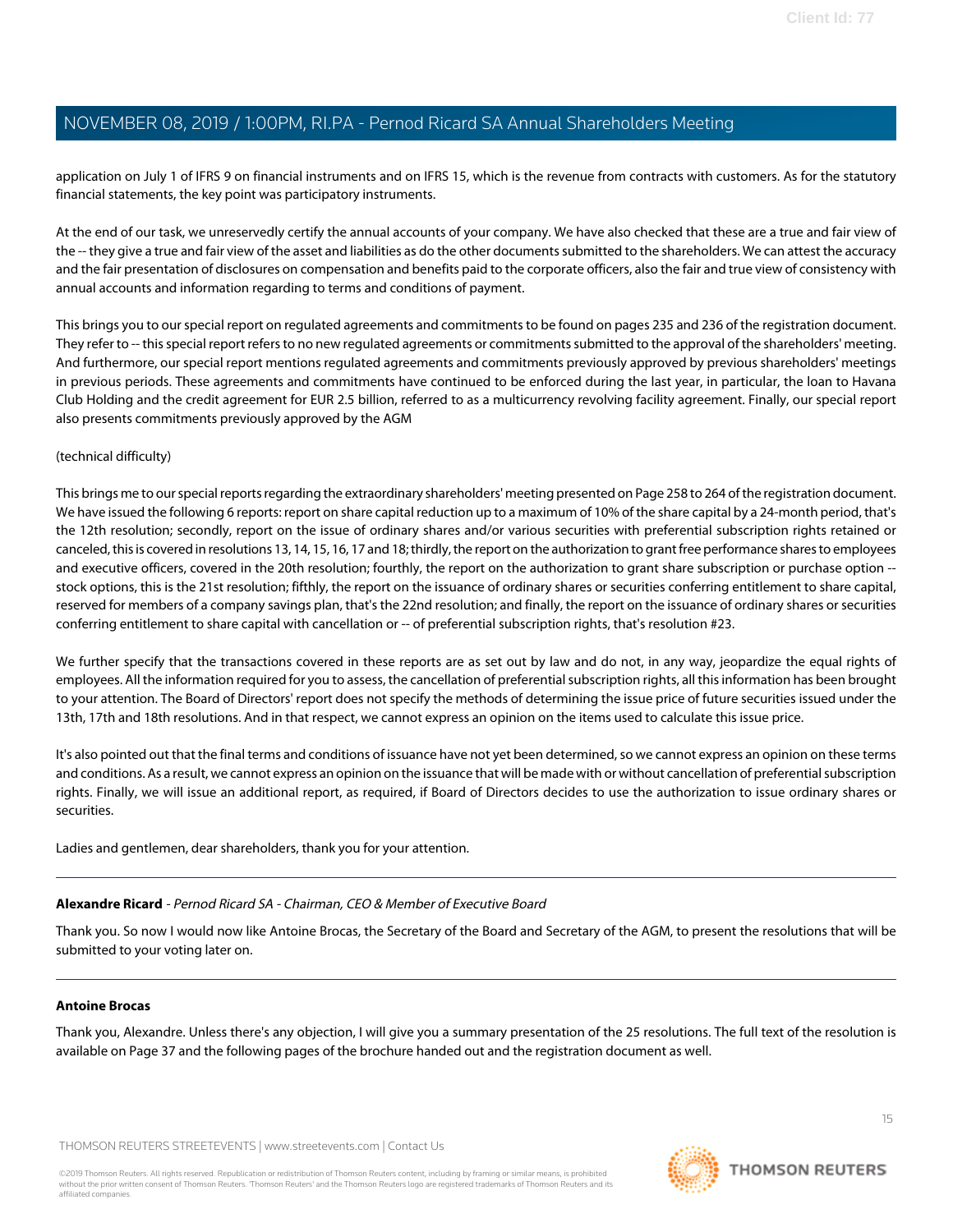Let me begin with the presentation of the resolutions in the ordinary Annual Shareholder Meeting. The first resolution has to do with the approval of the parent company financial statements for the financial year 2018, 2019.

The second resolution has to do with the approval of the consolidated financial statements of Pernod Ricard for the financial year ended 30th of June 2019.

The third resolution has to do with the allocation of the net result and to set the dividend for fiscal '18/'19 at EUR 3.12 per share. An interim dividend payment of EUR 1.18 was paid on the 10th of July 2019. Therefore, the balance amounting to EUR 1.94 per share would be detached on the 25th of November and paid on the 27th of November 2019. So the dividend increase is 32.22%.

Resolution 4 deals with the approval of the regulated agreements and commitments referred to in articles L.225-38 et seq of the French Commercial Code, which was mentioned by the statutory auditor.

In resolution 5, we are dealing with the renewal of the directorship of Ms. Kory Sorenson for 4 years.

Resolution 6 deals with the appointment of Mrs. Esther Berrozpe Galindo as a director for a 4-year term.

### **Alexandre Ricard** - Pernod Ricard SA - Chairman, CEO & Member of Executive Board

<span id="page-15-0"></span>Could Mrs. Esther Berrozpe Galindo please introduce herself?

### **Esther Berrozpe Galindo**

Good afternoon. My name is Esther Berrozpe Galindo, I'm 49 years old. I am Spanish, but I spent my whole career abroad. My French is not very good. Therefore, in order to introduce myself, I must speak in English.

I have 26 years of experience in the consumer goods sector. I have worked both in fast-moving consumer goods and durable goods industries.

I started my career in Italy working for Paglieri in the personal care industry. Then I worked for Sara Lee, an American company, in their textile division. And lastly, I worked for the German Wella Group in their luxury brands, perfumes and cosmetics, and I had the chance to manage their different luxury brands.

I spent my last 20 years working for Whirlpool Corporation in the appliances industry. I had the chance to have different roles in different geographies but especially in Europe, Middle East and Africa and North America. My last role at Whirlpool, I was the President and CEO of the EMEA region. And I was a member of the Executive Committee of the corporation.

At the beginning of this year, I decided to leave Whirlpool, and I am now a director of several international companies. I am delighted to be joining Pernod Ricard, the Board of Directors, to be part of achieving its mission of bringing people together and also to be part of the future growth and development of the company.

**Alexandre Ricard** - Pernod Ricard SA - Chairman, CEO & Member of Executive Board

Thank you, Esther.

### **Antoine Brocas**

Resolution 7, ladies and gentlemen, has to do with the appointment of Mr. Philippe Petitcolin as a director for a term of 4 years.

THOMSON REUTERS STREETEVENTS | [www.streetevents.com](http://www.streetevents.com) | [Contact Us](http://www010.streetevents.com/contact.asp)



**THOMSON REUTERS**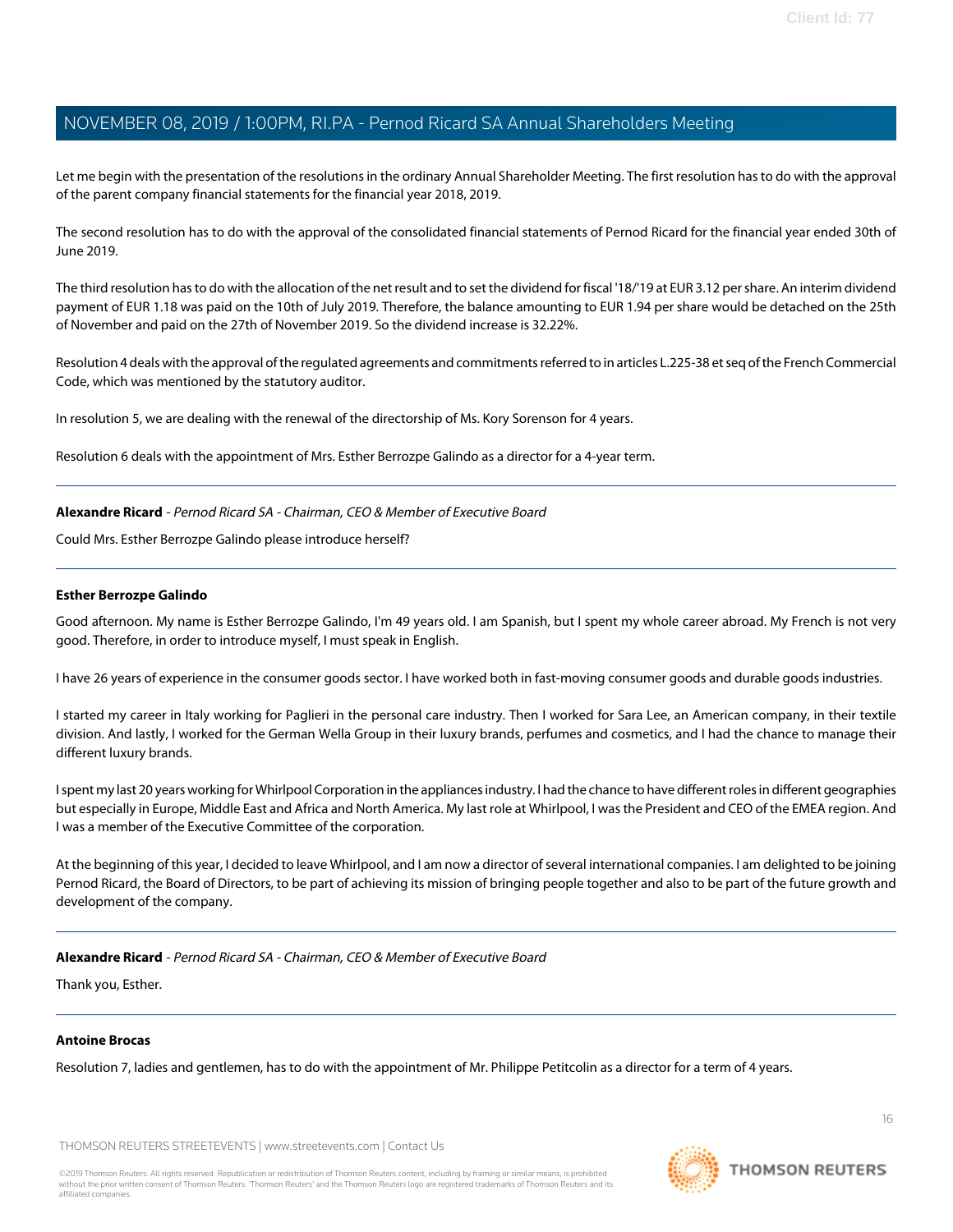**Alexandre Ricard** - Pernod Ricard SA - Chairman, CEO & Member of Executive Board

Mr. Petitcolin, could you kindly rise and introduce yourself?

### <span id="page-16-0"></span>**Philippe Petitcolin**

Good afternoon, ladies and gentlemen. Let me introduce myself. My name is Philippe Petitcolin. I am 67 years old. And I am the CEO of Safran. Safran is an aeronautics group that produces engines and equipment. Last year, our sales amounted to EUR 21 billion, and we employ 95,000 people. I won't go through my whole career. But over the past 20 years, I was with Snecma in 1999 where I was in charge of Labinal, the electrical equipment. Then Snecma and SAGEM merged to create Safran. I was appointed Chairman and Chief Executive Officer of Snecma Engines up until 2011. In 2011, I was appointed the Head of SAGEM and then, in 2013, Chairman and CEO of Security at Safran. In April 2015, I was appointed as Chief Executive Officer of the group, and that is my current position.

When you look at Pernod Ricard and Safran, there are some commonalities, not the products, of course, an aircraft engine and bottle of Chivas don't really -- aren't really synonymous, but we do have similar values. Safran and Pernod Ricard both rank second worldwide in our respective industries. We have experienced tremendous growth through acquisition. Our latest acquisition was Zodiac Aerospace. Also, the -- we have international values. Over 90% of Pernod Ricard sales are outside France, and we sell over 90% of our products outside France.

But apart from these common values, we also have similar objectives. Well, first of all, total shareholder return, profitability, profitability through productivity, how you can improve continuously, continuous improvement in productivity to enhance your performance day after day. There are other criteria as well that make us companies with similar objectives. Innovation is one. There's a lot of innovation at Pernod Ricard, a lot of innovation at Safran, and the development of talent, which is crucial in groups such as ours.

I do have one regret. When I take a look at the profitability of Safran compared with Pernod Ricard's, I thought that we were good performers. I was always told that Safran was a group whose profitability was very good at around 15%. Here, well, I met my match, didn't I? And therefore, this leads me to becoming more ambitious moving forward. And I would like to close by saying that I would be very happy to join the Board of Directors of Pernod Ricard and to provide my experience and to take part in the work to be done on the Board. Thank you.

**Alexandre Ricard** - Pernod Ricard SA - Chairman, CEO & Member of Executive Board

Thank you very much.

### **Antoine Brocas**

Resolution 8 has to do with setting the annual amount of directors' fees, setting them and maintaining them at EUR 1,250,000.

In resolution 9, we are submitting to your approval the components of the compensation due or granted for fiscal '18/'19 to Mr. Alexandre Ricard, Chairman and CEO. The components are presented in the Universal Registration Document in pages 67 to 69.

Resolution 10 has to do with the approval of the compensation policy items applicable to Mr. Alexandre Ricard for fiscal '19/'20. The information can be found on pages 61 to 67 of the Universal Registration Document.

Resolution 11 has to do with the authorization to be granted to the Board of Directors to repurchase its own shares with a limit of 10% of the share capital. The authorization will be given for a period of 18 months at a maximum purchase price of EUR 260 per share.

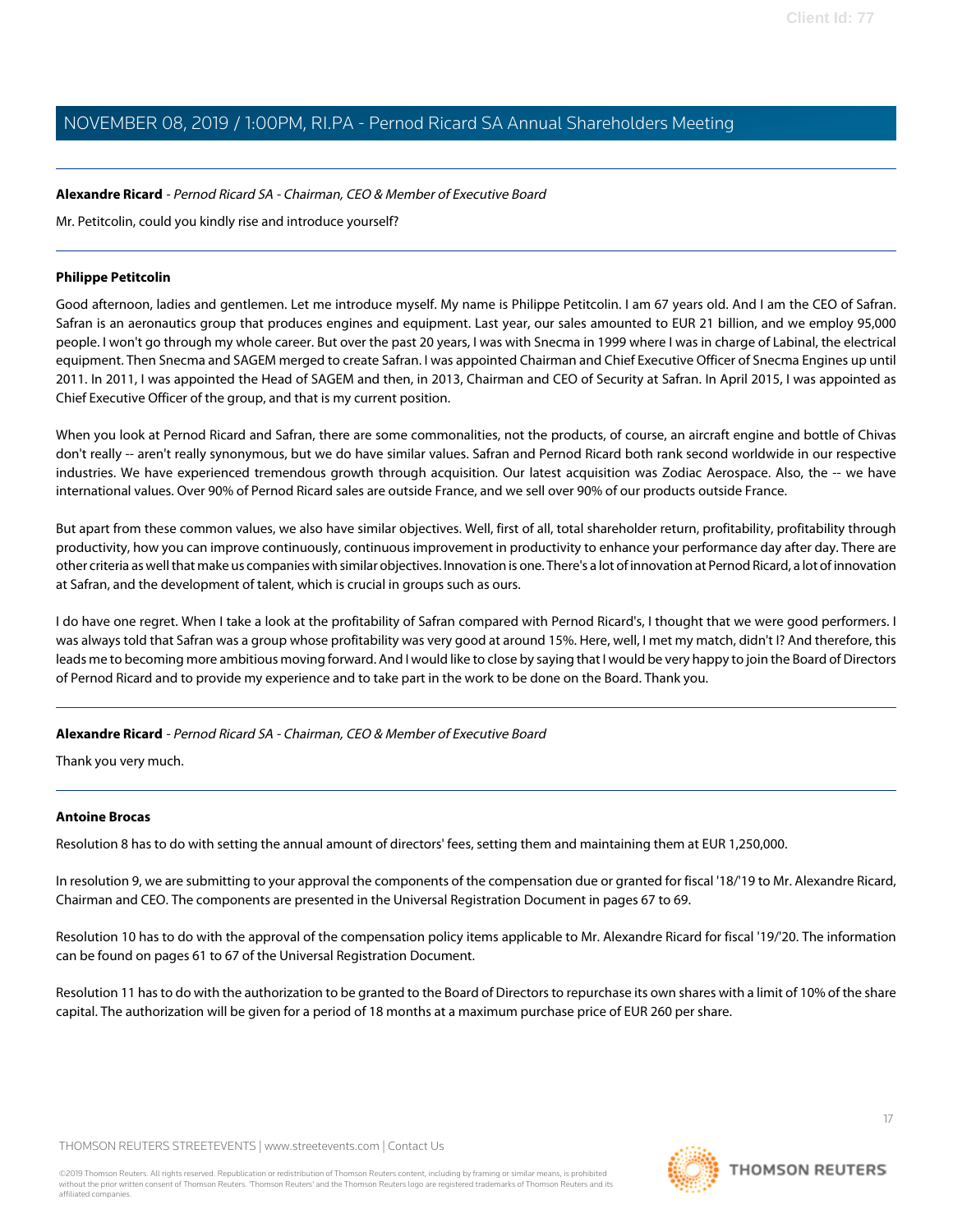Now moving on to the presentation of the resolutions under the extraordinary Annual General Meeting in resolution 12. We are dealing with the reduction of the share capital by canceling treasury stocks, the cap being 10% of share capital. The authorization will be given for a period of 26 months.

Resolution 13 has to do with share capital increases, with the maintenance of preferential subscription rights amounting to EUR 135 million. That's a nominal amount. That is, say, roughly 33% of the share capital. This is the maximum overall limit for all share capital increases with or without preferential subscription rights. The authorization would be given for a period of 26 months.

Resolution 14 would allow the Board to increase share capital without any preferential subscription rights. The maximum nominal amount would be EUR 41 million. That is, say, roughly 10% of the share capital. The period of validity would be 26 months.

Resolution 15 would allow the Board to increase the number of shares to be issued in the event of a share capital increase with or without presidential subscription rights realized in accordance with resolutions 13, 14 and 16. It would also have a period of validity of 26 months.

Resolution 16 would allow the Board to increase share capital through a private placement in favor of qualified investors or a restricted circle of investors with cancellation of the preferential subscription rights. Nominal maximum amount, EUR 41 million. That's, say, roughly 10% of the share capital. The period of validity would also be 26 months.

Resolution 17 would allow the Board to increase the share capital with a view to remunerating contributions in kind granted to the company with a limit at 10% of the share capital. The period of validity would also be 26 months.

Resolution 18 would allow the Board to increase share capital in the event of a public exchange offer initiated by the company with a limit of 10% of share capital at the time of the issue. The period of validity would also be 26 months.

Resolution 19 would allow the Board to increase the company's share capital by capitalization of premiums, reserves, profits or other items for a nominal amount of EUR 135 million. That is to say roughly 1/3 of the capital. The period of validity would be 26 months.

Resolution 20 has to do with the authorization to be granted to the Board of Directors to freely allocate performance shares with an overall limit of 1.5% of the share capital, and the sublimit would be 0.06% of our share capital for the company's executive directors. Their performance conditions will prevail, notably attendance. The period of validity would be 38 months.

Resolution 21 has to do with the authorization to be granted to the Board to grant options to employees and executive directors to subscribe for or purchase shares. The overall limit is 1.5% of share capital, sublimit is 0.21% of the share capital for the executive directors. Performance conditions apply, notably attendance. Period of validity is 38 months.

The 22nd resolution has to do with allowing the Board to increase share capital for members of company savings plans. This is capped at 2% of the shared capital. The period of validity would be 26 months.

The 23rd resolution has to do with share capital increases reserved for certain categories of beneficiaries. The cap is 2% of the share capital, and this would be for a period of 18 months.

Resolution, last but one resolution, would have to do with an amendment to Article 16 of the company's bylaws relating to the number of directors representing the employees in accordance with the French legislation dated on May 22, 2019.

Resolution 25, powers to carry out the required legal formalities.

I give the floor back to Alexandre Ricard.

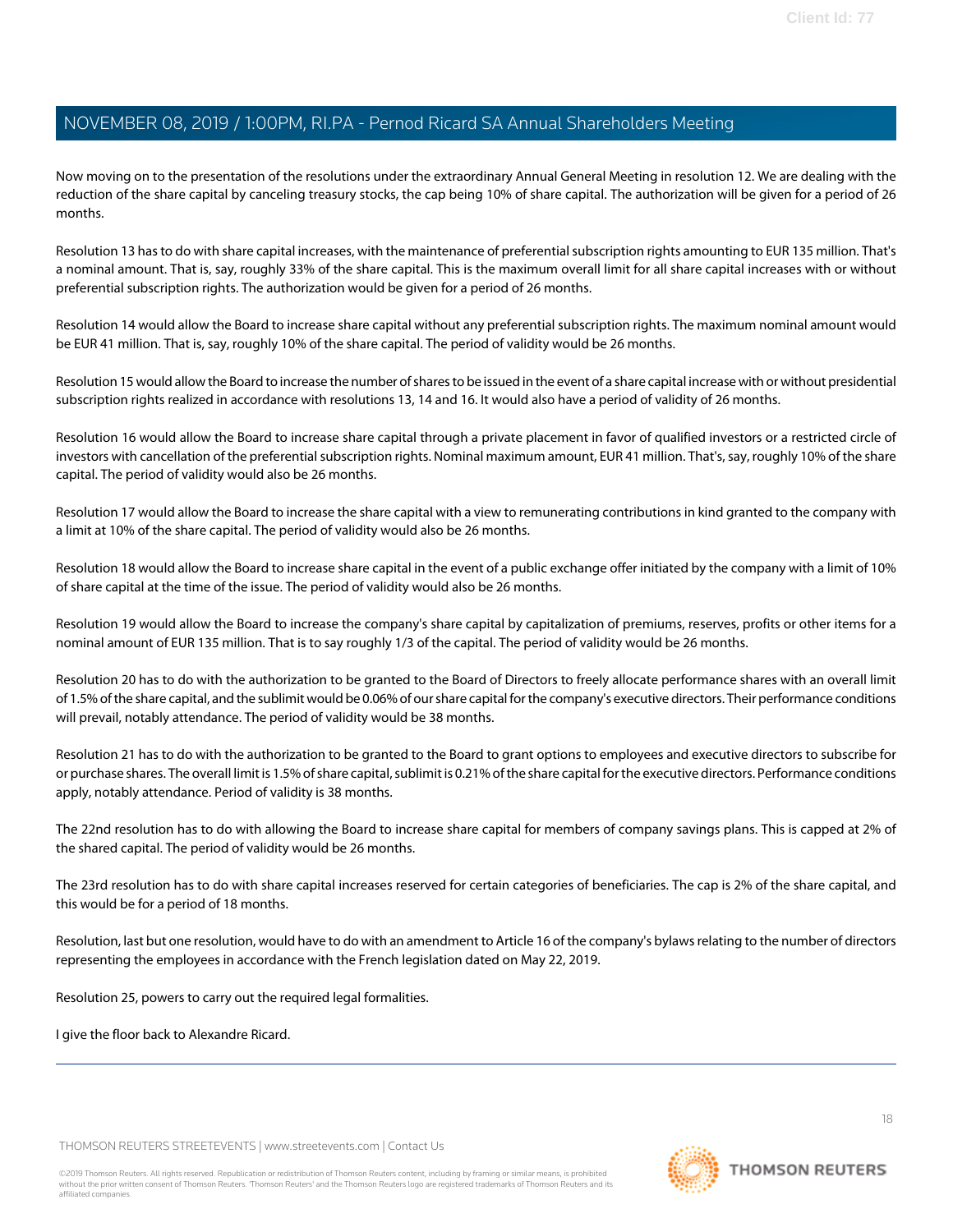### **Alexandre Ricard** - Pernod Ricard SA - Chairman, CEO & Member of Executive Board

Well, thank you very much, Antoine, for this exhaustive summary, if you will excuse the oxymoron. But I suggest we move on to the questions of the shareholders.

### **QUESTIONS AND ANSWERS**

**Alexandre Ricard** - Pernod Ricard SA - Chairman, CEO & Member of Executive Board

Number three.

### **Unidentified Participant**

I thought I was number one, excuse me. I have 2 questions. My questions don't have to do with the dispute with Leclerc at the beginning of the year, which has been solved, nor will it deal with the American threat upon companies that work with Cuba, which is being solved, nor will my question have to do with Elliot. My first question has to do with the construction of your new headquarters. And my second question has to do with Pernod Ricard as a luxury stock. The Breakthrough Innovation Group. So Malka, the architect firm has been trusted with the design of your new headquarters on rue d'Amsterdam in Paris.

So this is a new venue. It will bring together 7 entities that were previously separated. Why is it a breakthrough with the conventional working spaces? And what do you expect from these new headquarters in terms of efficiency in the workplace? And what do you expect in terms of increasing value creation, new companies all are for premiumization in luxury, and you're focusing on that. And you are strengthening your global leadership position in these segments, so much so that Pernod Ricard stock is traded at multiples similar to those in the luxury industry. So my question has to do with the super and ultra-premium brands that you have brought together in a specific entity called Le Cercle by Pernod Ricard. So how is the network organized? What are the support services? And how do you recruit, if I may say so, customers who are prepared to pay \$2,000 for Havana Club Máximo or Royal Salute, 50-year-old Royal Salute, \$277,000.

Let me close with 2 events that took place last October. The first one is the bond issue of EUR 1 billion in 3 tranches, 4 8 and 12 years in maturity. Apart from the underwriting that was exceeded almost 7x, which is -- what is notable is the coupon, which is the lowest ever rate for a bond issue by Pernod Ricard, including a 0% coupon with 4-year maturity. So we -- and the average is at 0.46% for the bond issue. Also, Standard and Poor's and Moody's have upgraded you at BBB+ with a stable outlook and BAA+ (sic) [Baa1] with a stable outlook in the case of Moody's. So when are you going to be upgraded?

### **Alexandre Ricard** - Pernod Ricard SA - Chairman, CEO & Member of Executive Board

Thank you for your 3 questions. I shall answer the first 2, and Hélène will answer the third. Regarding headquarters, the architect firm is Saguez. It's a French firm that's well-known in Paris. And I think the word you used is correct, you said that it's a breakthrough. Indeed, we have put in a lot of work on future working methods and bringing together all these entities under the same roof, serves the purpose of fostering unlikely encounters. So we looked at flows between the 18,000 square meters and 8 floors, there were 2 main buildings, to create streams, flows, exchanges between people in marketing, sales, human resources, IT, finance, you name it. The idea is to foster the most unlikely encounters possible. There will be bars. This is Pernod Ricard. Whether it be at the bars, in cafeterias or whatever the most beautiful floors, the top floor, and it's not reserved, it's open to everyone. And there will be areas where you can work confidentially in silence, or open spaces as well. But there will [not] (added by company after the call) be a single closed office.

Then the employees have the individual liberty of deciding whether or not they want a desk in the same spot or to work next to someone else once in a while, which is what I will do. The purpose of that is to generate more creativity and to break down the silos. And as I said earlier, when I spoke about leadership -- leadership, it doesn't have to do with controlling information. With digital, anybody can access information. It's how you use information that matters, and it's collaboration and communication with information. And having our brands people next to our markets

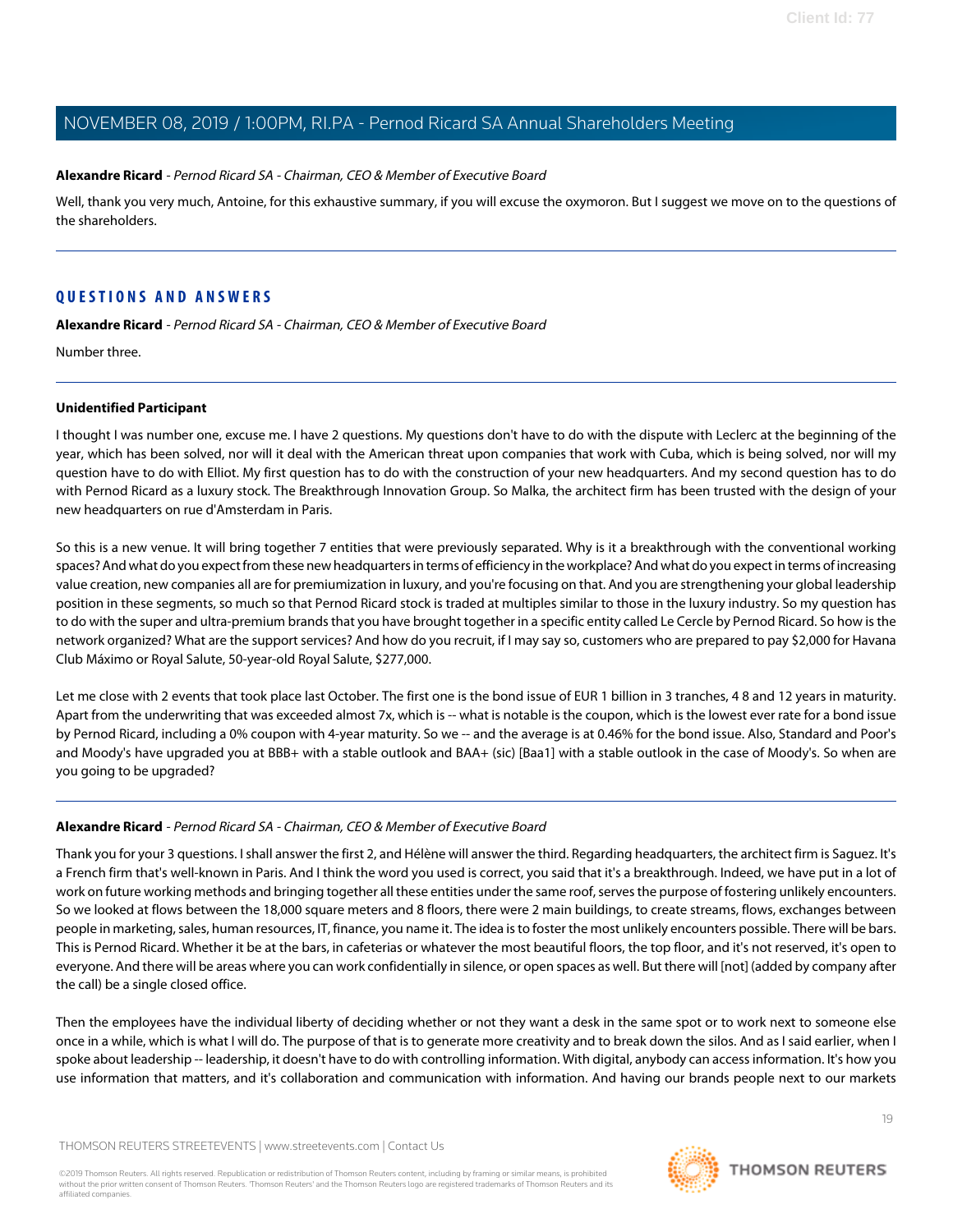people makes sense. So all that is part and parcel of this desire of ours to transform, and it is a reflection of what is going on throughout the group. Okay, that answers your first question about the headquarters.

Now regarding luxury. As I said earlier, luxury accounts for a little over 13%, 1-3, of our business. Luxury has been growing twice as fast as the rest of the group, 14% growth in the last fiscal year with a slight acceleration because last year, we grew 10%. You're quite right in saying that we have specific networks. We have teams out in the field who have been trained to work with our luxury portfolio called Le Cercle. We have training courses that we have developed with some consulting firms as well. So online training courses in our Pernod Ricard University. We have a luxury strategy that we developed here in Paris with a global business development staff. But on roughly 25 markets, we have 25 dedicated -- luxury-dedicated teams. And these teams identify consumer profiles and they enrich our consumer database. Notably, when it comes to ultra-high net worth individuals, people who can afford a bottle of 50-year-old Royal Salute at EUR 250,000. You said 277,000, it's dollars. Yes, we do sell a few. Well, we don't sell truckloads, but we do sell a few here and there. Enough, I should say, but there's more to luxuries than that. We have EUR 100, EUR 150 bottles as well in the luxury category and the -- what we have in our database is critical because sometimes we offer customized services. Our brand ambassadors are in charge of addressing our VIPs. On certain markets, we invite our high net worth individuals to an outstanding experience. In China, we organized splendid dinner parties. Some of them are free of charge, others involve a charge, but at the end of the dinners, at any rate, people buy our product. So that works quite well indeed.

And this confirms that premiumization is here to stay. There will be ups and downs as in the past, but there is a genuine premiumization trend. More strategically speaking, we have a portfolio of brands where the value brands are -- you said EUR 5 a bottle, Indian whiskeys, up to EUR 250,000 a bottle. So you see, we can address all our customers' needs all over the world.

And moving on to our bond issue, Hélène?

### **Hélène de Tissot** - Pernod Ricard SA - Member of Executive Board and Director of Finance, IT & Operations

You're talking about big figures, I'm talking about EUR 1.5 billion. Thank you for underlining the great success of our bond issue on the 21 of October last. I think it was on very good terms and conditions for the Group, which are a reflection of just how good our profile is. Of course, very good market conditions as well. The raising of our rating is also a recognition of our good cash generation and, of course, the deleveraging of the group.

As for the future, we intend to remain investment-grade while continuing to focus on cash conversion. Cash conversion is critical if we are to continue to invest in our organic growth and our strategic investments, and particularly, stocks of alcohol for aging, particularly in whiskey and [cognac] (corrected by company after the call).

But also to continue to invest in acquisitions, external growth, while paying out a good dividend with the payout ratio has been increased. So for the next few years, we will also be buying back shares for up to EUR 1 billion. That's the purpose.

### <span id="page-19-0"></span>**Alexandre Ricard** - Pernod Ricard SA - Chairman, CEO & Member of Executive Board

Thank you. #6, [possibly].

### **Roger Tran**

Thank you, Chairman. My name is Roger Tran, and I have 3 questions. Our house is on fire. Our house is on fire. My question is, what are your priorities? What do you want to -- as regards to greenhouse gases, especially in terms of water and waste, what are your priorities? I also get the impression that you answered Mr. Elliott because you've increased the dividend by 50%. At the same time, you're buying back shares for up to EUR 1 billion. Personally, with EUR 1 billion, I would have bought another champagne brand. You only have 2 brands of champagne at the moment. If you want to be in luxury products, I think you need 3 or 4 brands of champagne at the very least. Now insofar as you've been Chairman and CEO since 2015, are there any limitations on your function? Has anybody ever said no to you?

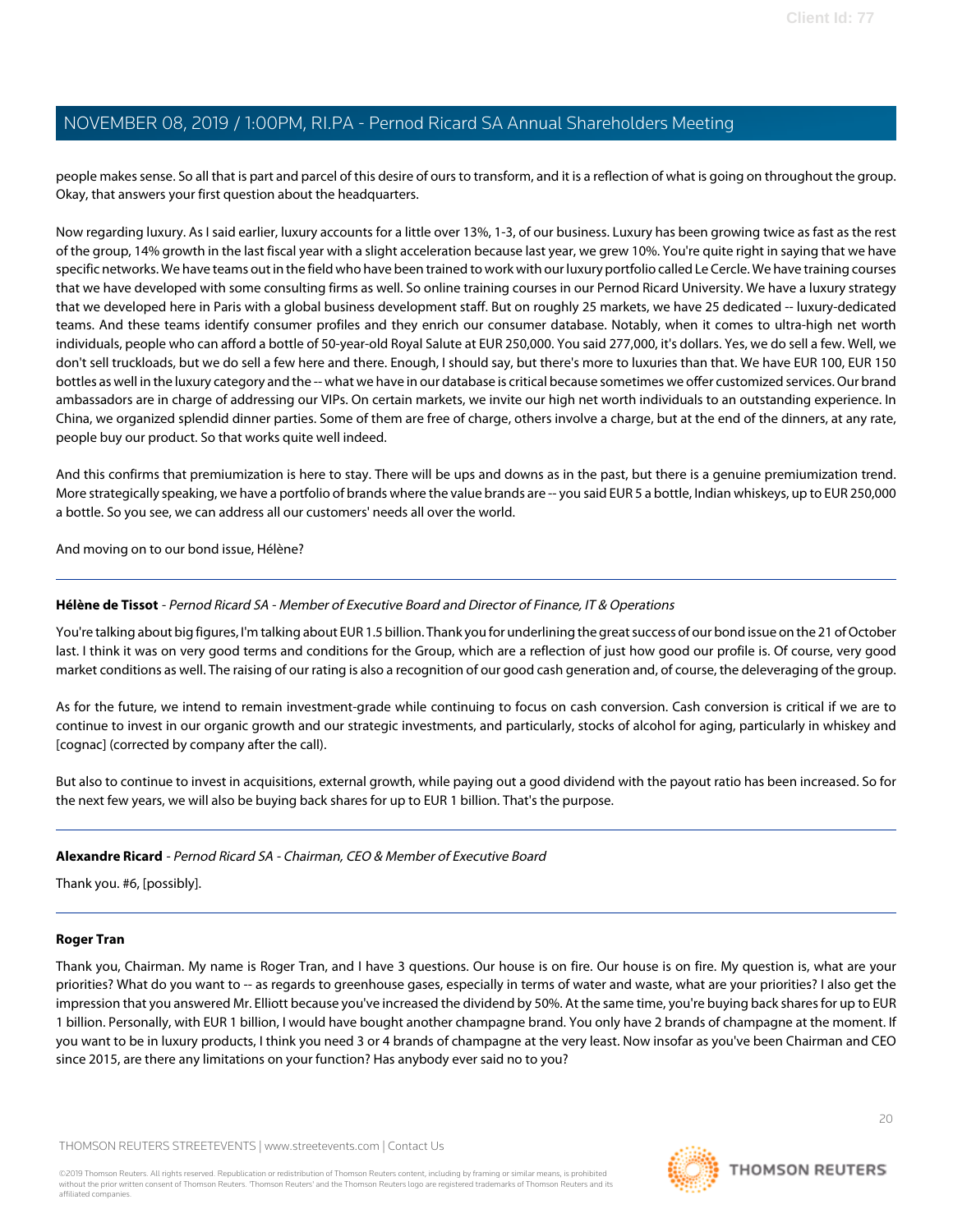### **Alexandre Ricard** - Pernod Ricard SA - Chairman, CEO & Member of Executive Board

Well, your first point as regards climate and the direct link between global warming and our business, I need hardly to remind you that wines and spirits are natural products that come from grain or from grapes or from water. So we are directly concerned. We can actually measure the impact of climate change, the duration of a wine harvesting, the qualities in terms of sugar content, acidity and so on, so that we can directly measure the impact of climate change.

We also have a road map geared towards 2030. It's a 10-year road map as regards to climate. And after reducing our carbon footprint by 30%, the intensity of our carbon footprint anyway, we intend to continue our efforts and to reduce that carbon footprint intensity by a further 50%. We have already reduced our water consumption in the region of 20%, something we intend to continue. And in certain countries, such as India or Australia, where there's a shortage of water, we consider water to be a rare resource and are very careful about it, recycling, the recycling of our waste. So we have a very ambitious road map, and the 8 commitments that I talked to you about earlier on are very ambitious commitments.

Obviously, the goal is to play our part as major economic players because we are concerned and because all our stakeholders are concerned. Our own people are raising more and more questions about these issues. They're very motivated by the climate. Our shareholders, too, are quite rightly so raising more and more questions. And indeed, our consumers, too, who prefer products that are environment-friendly, responsible and sustainable products. Maybe I might take this opportunity to mention the new launch of a bottle of Absolut, which is one of the most highly recycled bottles. It's 41% recycled, and it's called the Comeback edition. So each of our brands, in its own right, has its own environment-friendly road map.

Now Absolut is the only major distillery to be carbon neutral. And we must continue along this route. It's going to cost us money, but to us, it's a real investment in the future way of retaining talent and way of gaining customer approval.

As for our dividends and share buybacks, I'd say just 2 things. Dividend policy we announced back in April 2018. The excellent performance in terms of cash flow have simply enabled us to accelerate our dividend policy by a year. So this is something we decided a long way back. However, our priority in terms of the allocation of financial resources has a very clearly established order. First and foremost, our top priority is to fund internal growth. Our own advertising and promotional expenses, our investments in our brands, if you prefer, but also our investments in strategic stock for distillation and distillation capacity. That is our top priority.

Our second priority is acquisitions. I have to be very clear about this. It's -- EUR 1 billion in share buybacks will not prevent us making acquisitions. We have never made as many acquisitions as this year. We've already announced 4 or 5, and we will continue. We could make larger acquisitions. It's not a financial issue. The problem is the scarcity of assets in the market.

Now there are assets for sale, and sometimes they're not of great quality, but the right assets at the right price tend to be rare. Now we're working on this, but that is our second priority.

The third priority is shareholder return. The dividend, of course. And fourthly, only fourthly, comes share buybacks. Which I need hardly remind you, is something that we can cancel at any point if we wish.

I'm not sure I fully understood your question as regards the limitations on my function as Chairman and CEO. Maybe our Senior Independent Director would like to say a few words on that particular point.

### **Patricia Marie Marguerite Barbizet** - Pernod Ricard SA - Lead Independent Director

I'd just like to say that the idea of a Chairman and CEO is really all about making the best possible decisions. As Lead Independent Director and a member of the Board of Directors, I can bear witness to the way that Alexandre Ricard takes our opinions into account to ensure that he makes the best decisions. The first people he talks to is the management team, and I know that our Chairman spends a huge amount of time all over the world meeting our people, listening to what they have to say. He travels a lot, he spends a lot of time in the field, and it's much more than just meeting people. He actually meets people in the field, in the flesh.

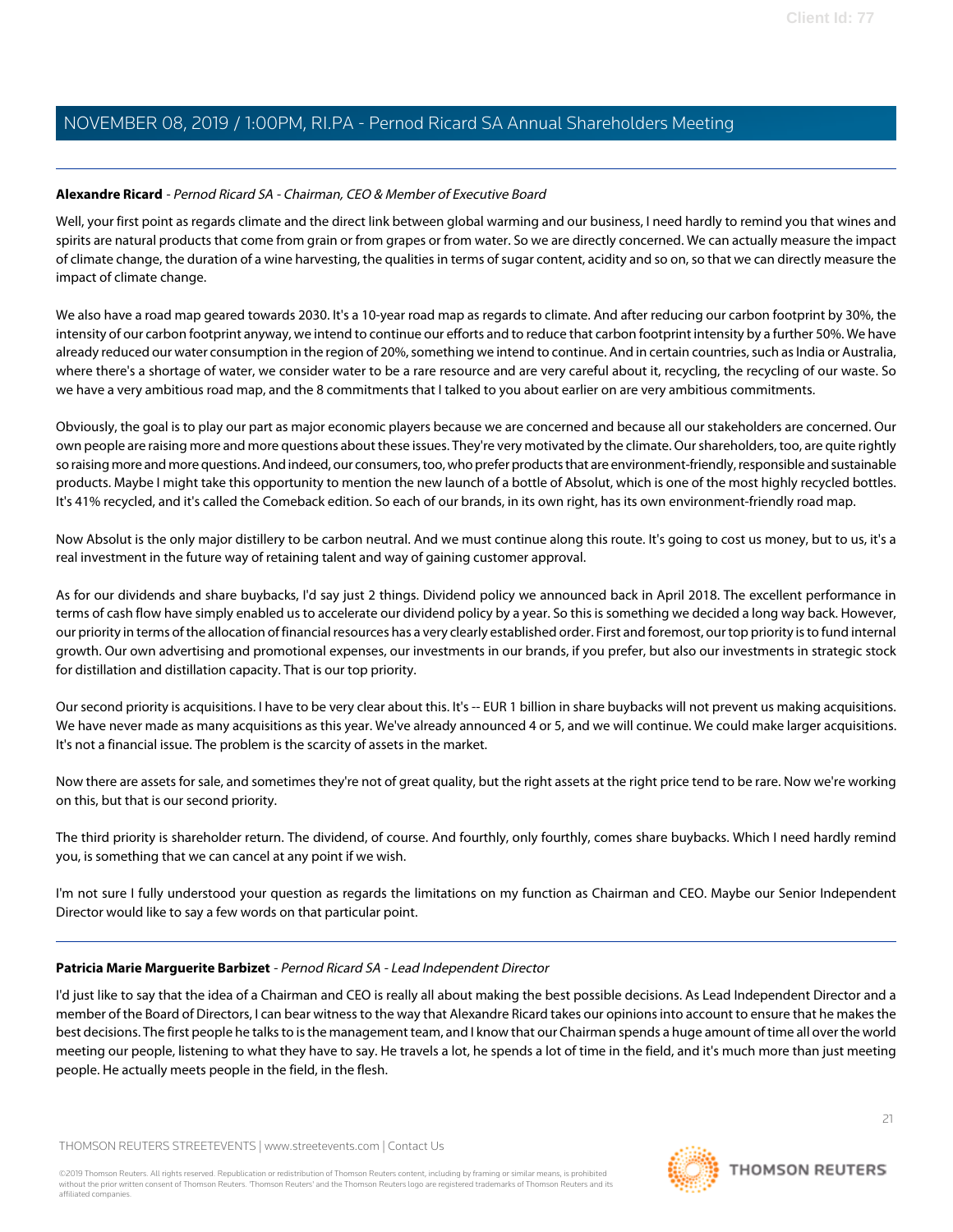So over and beyond the management side, there's the Board of Directors, whose role it is to support the Chairman in his decision-making. Again, we attach great importance to the composition of the Board to ensure that we have strong, experienced directors with a very diversified experience, 2 new members today, very different people. You see just how diversified we are in terms of our profiles and our experience. This is all aimed at ensuring that we can put forward a maximum of considerations in our decision-making.

So our job is to accompany the top management to ensure that we have the best possible analysis, best possible risk management, best possible decision-making in drawing up our strategic plans and, of course, in implementing these plans day in and day out.

**Alexandre Ricard** - Pernod Ricard SA - Chairman, CEO & Member of Executive Board

<span id="page-21-0"></span>Next question, please.

### **Marie-Jeanne Pasquette**

Thank you. My name is Marie-Jeanne Pasquette. I'm the founder of [minorities.com], a shareholders' website, which is involved governance, activism and financial governance. My question focuses on your relations with Elliott. I have dealings with individual shareholders, but I also have a number of shareholders who have called me to ask, "Why don't you draft an article to explain what's happening between Elliott and Pernod Ricard? What is the situation? What is Elliott requesting?" I've tried to obtain information, but haven't succeeded. So this is the opportunity for me to ask you to give us a brief update on the situation. I'm very surprised by the lack of transparency about the relations between activists and companies.

So I'd like to know how your dealings with Elliott have been organized and I have a number of very specific questions that I'd like you to answer as accurately as possible. I'd like to know who met the -- Elliott's representatives? Was it the Board of Directors who met them? Was it Patricia Barbizet? Did you meet them, Mr. Ricard, when Elliott had questions about you? I also want to know if Elliott had access to privileged information. In other words, if you got them to sign a confidentiality agreement or a nondisclosure agreement. This is something that is, I believe, customary with activists and is intended to ensure that they do not take advantage of the information they have at their disposal.

I'd also like to know if Elliott made suggestions. If so, what suggestions in the field of governance, how -- the composition of the Board, the appointment of directors, the choice of directors? Did they take part in this in any way? Did they make proposals, did they voice opinions as regards to composition of members of the Board? Was the Board informed of all your dealings with Elliott? Concerning compensation and the compensation of the Chairman and the CEO, were Elliott consulted? And most importantly, because we read recently that they have reached an agreement, or if there is any agreement in process with Elliott, particularly regarding share buybacks and shareholder return, or the return to shareholders? I know that if you want to preserve your rating, I don't see why you're buying back shares, if not to be more accretive in the eyes of certain shareholders and, particularly, members of the family. If you could answer all these questions.

But I have one other question I'm intrigued by. There's a brand that is doing very well called Aperol. It's a spritz. Spritz are very -- are trending. I think it's like a lot of other aperitifs. I'd like to know if you have contacted, I think it's Campari or Campari owns the brand. I just wondered if you have discussed anything with Campari about this Aperol.

### **Alexandre Ricard** - Pernod Ricard SA - Chairman, CEO & Member of Executive Board

Thank you for your very, very brief question. Let me begin by saying that we never comment, we'll keep it simple, we never comment on mergers and acquisitions.

Concerning Elliott, I'm afraid you -- we may be about to disappoint you, but for us, Pernod Ricard, Elliott is just another investor. Some may be more vocal than others, that's the case of Elliott, others are more active, but it's not the first time we have had activist shareholders at Pernod Ricard. We've had several in the past, but the term activist is not negative in any way. They just ask a lot of questions. Maybe the right questions. The truth is that there is no lack of transparency whatsoever. It's simply that we have a very simple policy that we ensure that our discussions with all our

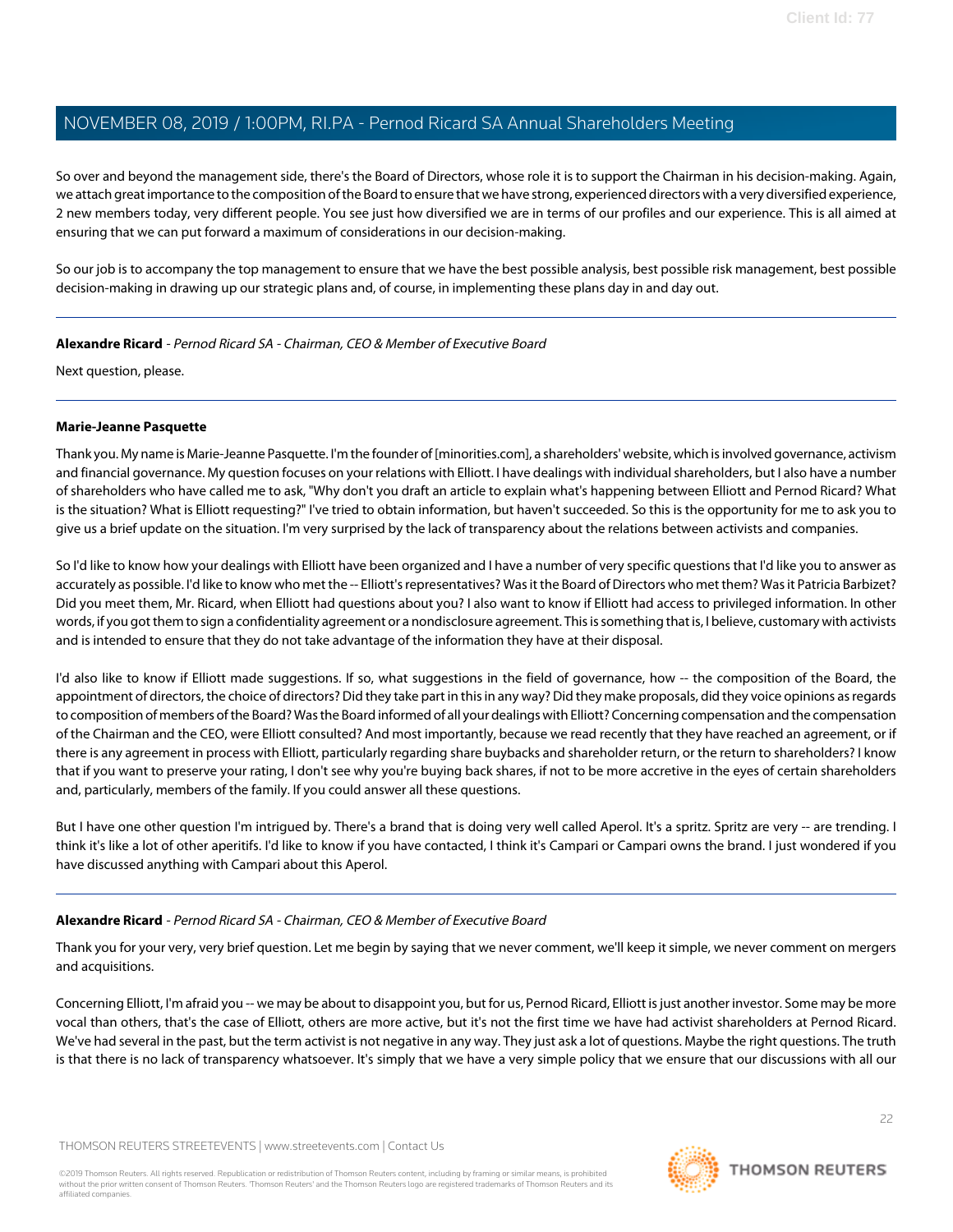shareholders are confidential. As for who met Elliott, that's not an issue, insofar as I meet other shareholders. I meet or have met with Elliott in the same number of times about as frequently as are the other members of our top 15 or 20 shareholders.

So no special treatment. Similarly, Patricia Barbizet, who is our Lead Independent Director. By the way, she explained that she had attended a number of road shows on governance in her presentation earlier on. She has met with 15 or 20 investors, among whom Elliott figures. So when our investors, be they Elliott or others, have questions and we are not during a [quiet] (corrected by company after the call) period -- there are periods when we're not entitled to communicate. When they phone in and ask our Investor Relations department, we answer their questions, of course.

As for inside information, no, there has been none. In most cases, activists do not want to have access to inside information because that would prevent them from buying or selling shares. In all events, as far as we are concerned, there has been no exchanges of inside information with Elliott.

The Board of Directors is kept regularly informed of all feedback regarding all our shareholders. So when we conduct a road show be it on governance or after results, be they interim or annual results, obviously, our Head of Investor Relations, who's with us here today, comes along and gives the Board a feedback from these discussions with shareholders. As for Elliott's suggestions, it's hard to be more transparent on that, because they published their questions in the form of a -- I think it was a press release that dates back to last December.

They had 2 issues that they raised. They said, first of all, that they felt our governance could be improved. Our reply was, yes, and we improve every year. We've been improving it every year for 4 years and more, and we will continue to regularly improve our governance. It's an ongoing process. An organization like Pernod Ricard is a living organism that's constantly adapting to its environment, its market, its consumers and so on.

The second issue was that we feel you can improve your margins. And the answer to that was yes, we do, too. Not only did we do that, but that is part and parcel of our Transform & Accelerate plan. When we improved our operating margin by 74 basis points over the last year, that is evidence of that.

So I think it's hard to be more transparent than that. I don't think you can be more transparent than that.

<span id="page-22-0"></span>I think there's a question from the very back of the room. Sorry, there's the last question on Aperol. As I said, we don't comment on rumors in the field of M&A. And by definition, we have -- don't comment any rumors in mergers and acquisitions.

### **Jean-Claude Lorente**

Good afternoon. My name is Jean-Claude Lorente, I'm an individual shareholder. The share price opened at EUR 164.60 this morning, up 16% since the 1st of January. The 10-year highs and lows were EUR 179.60, EUR 54.89. Shareholders can only be happy about that.

My first question is as follows. Do you intend to move the AGM to your new buildings? Secondly, the French state is trying to sell us [France's du jour] with an IPO price of approximately EUR 20. Do you not feel that if your share price were to be divided by 2 or 3, that would enable a number of young graduates to invest in Pernod Ricard?

### **Alexandre Ricard** - Pernod Ricard SA - Chairman, CEO & Member of Executive Board

As for moving the AGM to our new head office in Saint Lazare, unfortunately -- well, first of all, we don't own this building. We will be renting. We've already started paying rent. The architect's name, by the way, is Jacques Ferrier, and the firm that we work with on is the firm we work on the interior fittings is Saguez but the architect is Jacques Ferrier. Now unfortunately, we will not be able to hold our Annual General Meetings at head office. We do not have facilities big enough to accommodate all of you. We could possibly organize all the bars in the district with closed circuit television, but I imagine our communications people will have something of a nightmare. I'm going to ask Hélène de Tissot to answer your second question.

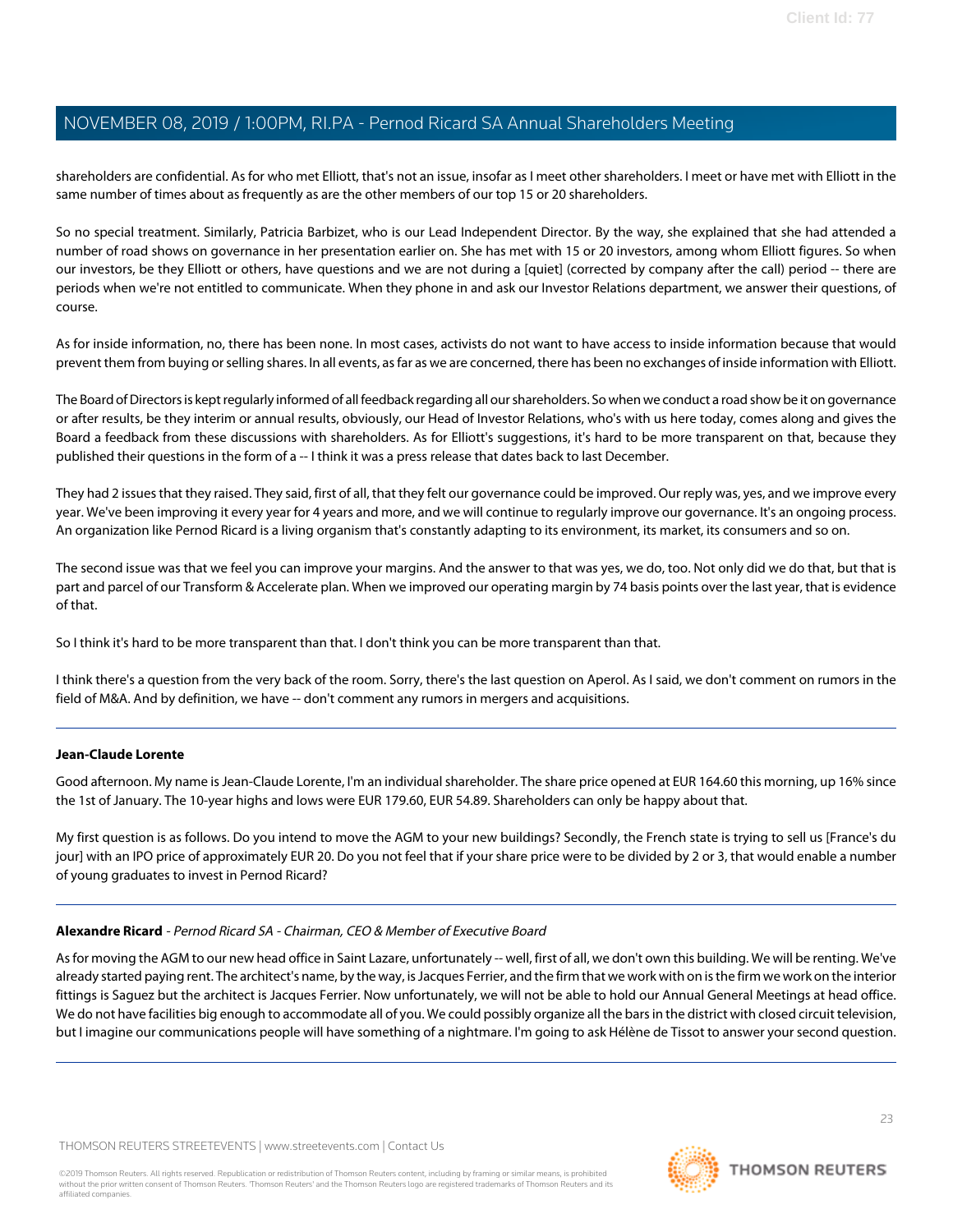### **Hélène de Tissot** - Pernod Ricard SA - Member of Executive Board and Director of Finance, IT & Operations

I imagine you are talking about -- when you say young graduates, young adults, I presume, adults be they young or not. First of all, regarding a division of the nominal value share price. This would not have an impact in terms of portfolio valuation. It's a simple purchase price. This is why we have not decided to split the share price.

### **Alexandre Ricard** - Pernod Ricard SA - Chairman, CEO & Member of Executive Board

Maybe a question from the front here.

### **Unidentified Participant**

I have a comment I'd like to make, and I'd like to ask you to do something. Over and beyond your commitments under your Transform & Accelerate plan, you are building up the fundamentals required for the Pernod Ricard Group to succeed and to meet future and present customers' expectations by inviting them to share moments of conviviality. In doing so, I think you are satisfying stakeholders, be they customers, shareholders, or employees. Continue, please, for the greater satisfaction of one and all. I think you're heading in the right direction.

### **Alexandre Ricard** - Pernod Ricard SA - Chairman, CEO & Member of Executive Board

Maybe one last question? One last question, please.

### **Unidentified Participant**

Chairman, Desoulanges from the [APAI], individual shareholders. Very often, it's a matter of seeking out what you're looking for in the right place. This morning, on Boursorama, there was a wire mentioning the departure of a person in the U.S. heading for Ireland and of another about to return. It's true that you have a lot of talented people in the group. I was reading, or trying to read on a screen here. So there is, of course, the plan that you talked to us about. But at the end, I see the founding family owns close to 16% of the shares and almost 22% of voting rights, with the group headed by Daniele Ricard, and it's a nephew, Alexandre Alexander as CEO. Maybe this needs updating. I think AOF (sic) [AFP], which is the French news agency, needs updating.

The second thing I wanted to point out is that you talked about the founding of a large single-malt distillery in Sichuan, near the 4 sacred mountains, sacred to Buddhists, anyway, above the clouds. You also told us that the group's future is in Africa. Could you tell us a little bit more about your visions regarding Africa? And let me end by congratulating you on your employee shareholding plan. I think it's an important undertaking. You have involved among your main shareholders, all your main stakeholders, I should say, customers, suppliers, shareholders and employees. But it seems to me that you might have overlooked the state. The state, which is possibly the most demanding stakeholder in your sector. I believe that I read in your registration documents that the state receives approximately EUR 6.5 billion. And the figure is not certified by the auditors, but I think it would be a good thing to add this particular stakeholder, which is a fully-fledged stakeholder in your business.

### **Alexandre Ricard** - Pernod Ricard SA - Chairman, CEO & Member of Executive Board

I can confirm the figure of over EUR 6 billion, which includes excise rights, corporate income tax, transfer fees and whatever. It's a little over EUR 6 billion. I can confirm that. Concerning your various questions, first of all, we have 2 eminent members of our executive committee who are leaving us, yes, for personal reasons. In one case, Bruno, who's retiring after 32 years loyalty to the Pernod Ricard Group. He has decided that it's time to retire. He'll be replaced by Bryan Fry, who's an Australian and who's been with us for a very long time, too. Bryan was -- he's the #2 in Australia. He will be heading up Pernod Ricard's Wines business, as we announced yesterday. So yes, I can see that news is traveling.

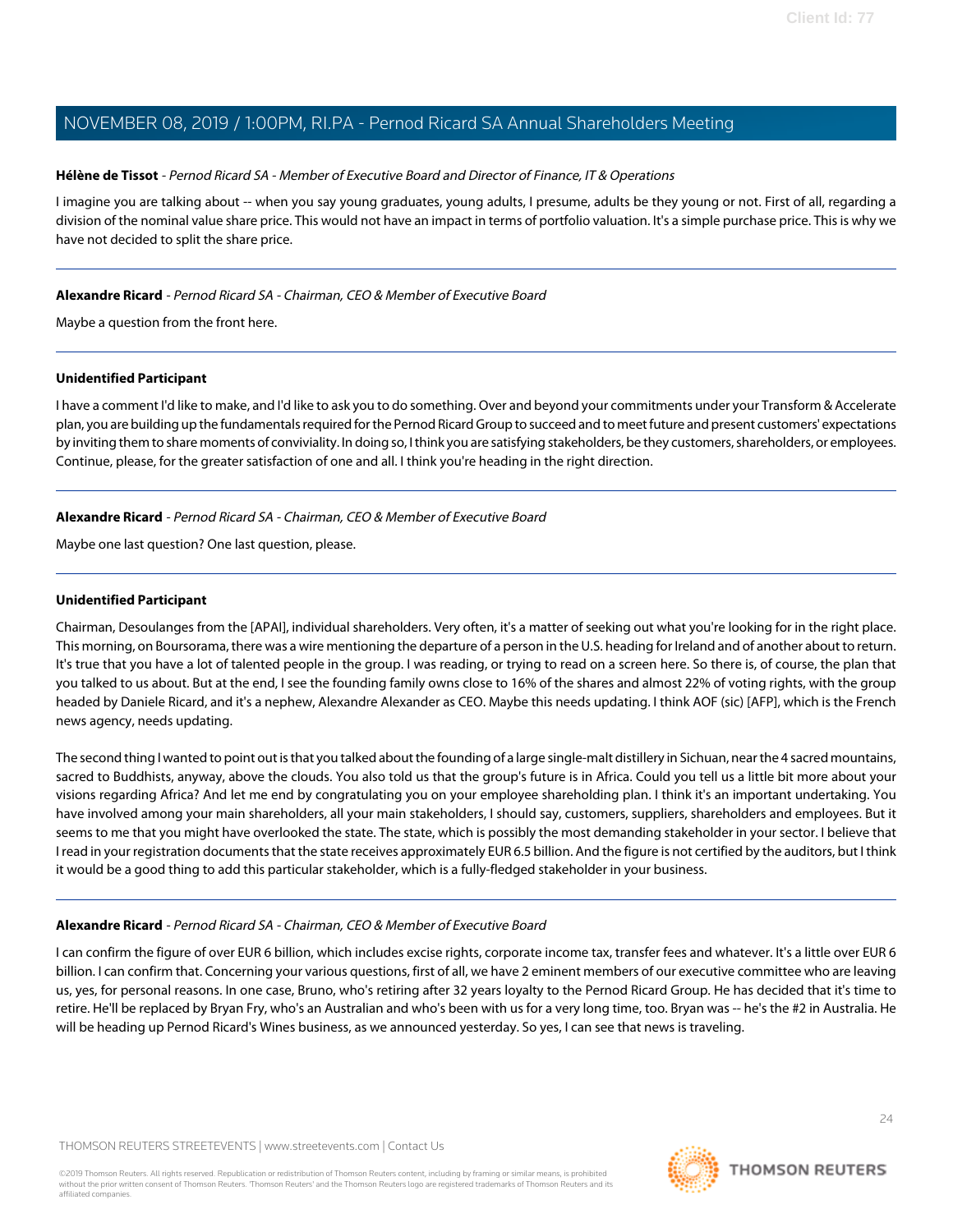Secondly, Paul Duffy, who's younger, is leaving us for personal reasons. He told me, "Alexandre, I'm 50 years of age. I have 25-year seniority in the Group, that's half of my life." He was based in New York. For reasons of his own, which I can only understand, his family was eager to go back to Ireland. So he's leaving Pernod Ricard. He will be replaced by Ann Mukherjee, who is American and who has about 10 years experience with Kraft Heinz, another 10 years with Pepsi and S. C. Johnson, a few years more, whose global division generated about EUR 12 billion in revenue. So she will be taking over from Paul Duffy. The top priorities are, of course, growth, consumers, and I think she is an embodiment of these priorities. This is why we chose her.

As for Boursorama and Agence France-Presse, the wire you talked about, that's not us. Some of the websites are not up-to-date, I'm afraid. But we will get in touch with them to see if we can get them to issue -- you have no idea how many websites are not up-to-date. But at Pernod Ricard, may I say in passing, that we have developed digital tools that enable us to update packaging of our products for all clients who so wish. That has an impact on our e-commerce.

As for our distillery in China, this is the whole story for Pernod Ricard. It's today's growth while thinking about tomorrow's growth. The reason we have the growth rates we have in countries like China and India is because of 10, 15, 20 years ago, previous generations invested in these markets. Our current growth engines and maybe our growth engines for the next 10, 20 years, are going to be -- are and will be India, China, Eastern Europe, Russia, and to a lesser extent, the U.S. For a market as mature as the U.S., 4%, 5% growth rates, these are very high rates. So we're investing in medium-term growth relays such as Brazil, Mexico, and of course, Southeast Asia. Basically, everything between China and India, Malaysia, Indonesia and so on. That's the medium term. This is how we plan to drive growth. This is on top of China and India, our crown jewels over the next 10 years or so.

But we're also thinking further afield again. The very long term is, as we've said on a number of occasions, Africa, and particularly, Sub-Saharan Africa. And Sub-Saharan Africa will be the Asia of 20 years' time. So we are looking at Africa, particularly Sub-Saharan Africa, where we've opened a number of a -- a certain number of subsidiaries over the last 10 years.

We've opened up 8 subsidiaries in Sub-Saharan Africa. I'm not going to name them all, but we're investing in our future, 20 years down the road. So we have our current growth relays, the growth relays for tomorrow, the next 10 years, next 20 years. This is how we organize our investment.

So I propose that we leave the Q&A session at that and move on to the voting of the resolutions, if you agree.

As was the case last year, we are voting on tablets, and we'll begin with a short film to show you how these tablets work.

(presentation)

### **Alexandre Ricard** - Pernod Ricard SA - Chairman, CEO & Member of Executive Board

Okay. I suggest we vote on the resolutions. The quorum, the final quorum is 77.69%.

So Resolution 1, approval of the parent company financial statements for the financial year ended June 30, 2019. Please vote.

(Voting)

**Alexandre Ricard** - Pernod Ricard SA - Chairman, CEO & Member of Executive Board

The resolution is carried. Resolution 2, approval of the consolidated financial statements for the financial year ended June 30, 2019. Please vote.

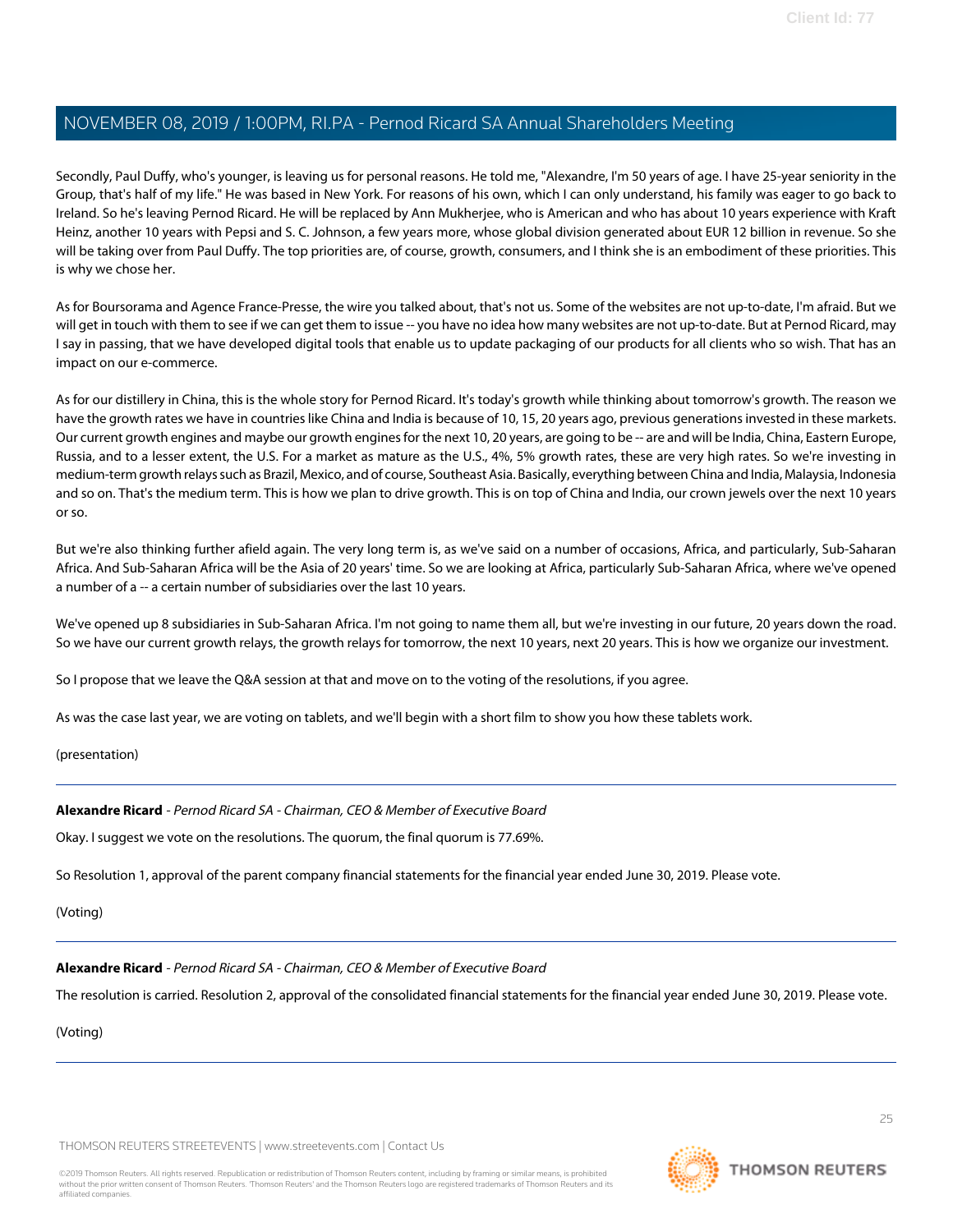### **Alexandre Ricard** - Pernod Ricard SA - Chairman, CEO & Member of Executive Board

Time is up. The resolution is carried. Resolution 3, allocation of the profit for the financial year ended June 30, 2019, and setting of the dividend. Please vote.

### (Voting)

### **Alexandre Ricard** - Pernod Ricard SA - Chairman, CEO & Member of Executive Board

Time is up. The resolution is carried. Resolution 4, the approval of the related party agreements and commitments referred to in Articles L.20 --225-38 et seq of the French Commercial Code. Please vote.

(Voting)

### **Alexandre Ricard** - Pernod Ricard SA - Chairman, CEO & Member of Executive Board

Time is up. The resolution is carried. Resolution 5, renewal of the directorship of Ms. Kory Sorenson. Please vote.

(Voting)

### **Alexandre Ricard** - Pernod Ricard SA - Chairman, CEO & Member of Executive Board

Time is up. The resolution is carried. Resolution 6, appointment of Ms. Esther Berrozpe Galindo as a director. Please vote.

(Voting)

### **Alexandre Ricard** - Pernod Ricard SA - Chairman, CEO & Member of Executive Board

Time is up. The resolution is carried. Congratulations. Welcome, Esther. Resolution 7, appointment of Mr. Philippe Petitcolin as a director. Please vote.

### (Voting)

### **Alexandre Ricard** - Pernod Ricard SA - Chairman, CEO & Member of Executive Board

Time is up. The resolution is carried. Welcome, congratulations. Resolution 8, setting of the annual amount of directors' fees. Please vote.

(Voting)

### **Alexandre Ricard** - Pernod Ricard SA - Chairman, CEO & Member of Executive Board

Time is up. The resolution is carried. Resolution 9, approval of the components of the compensation due or granted for fiscal '18-'19 to Mr. Alexandre Ricard, Chairman and Chief Executive Officer. Please vote.

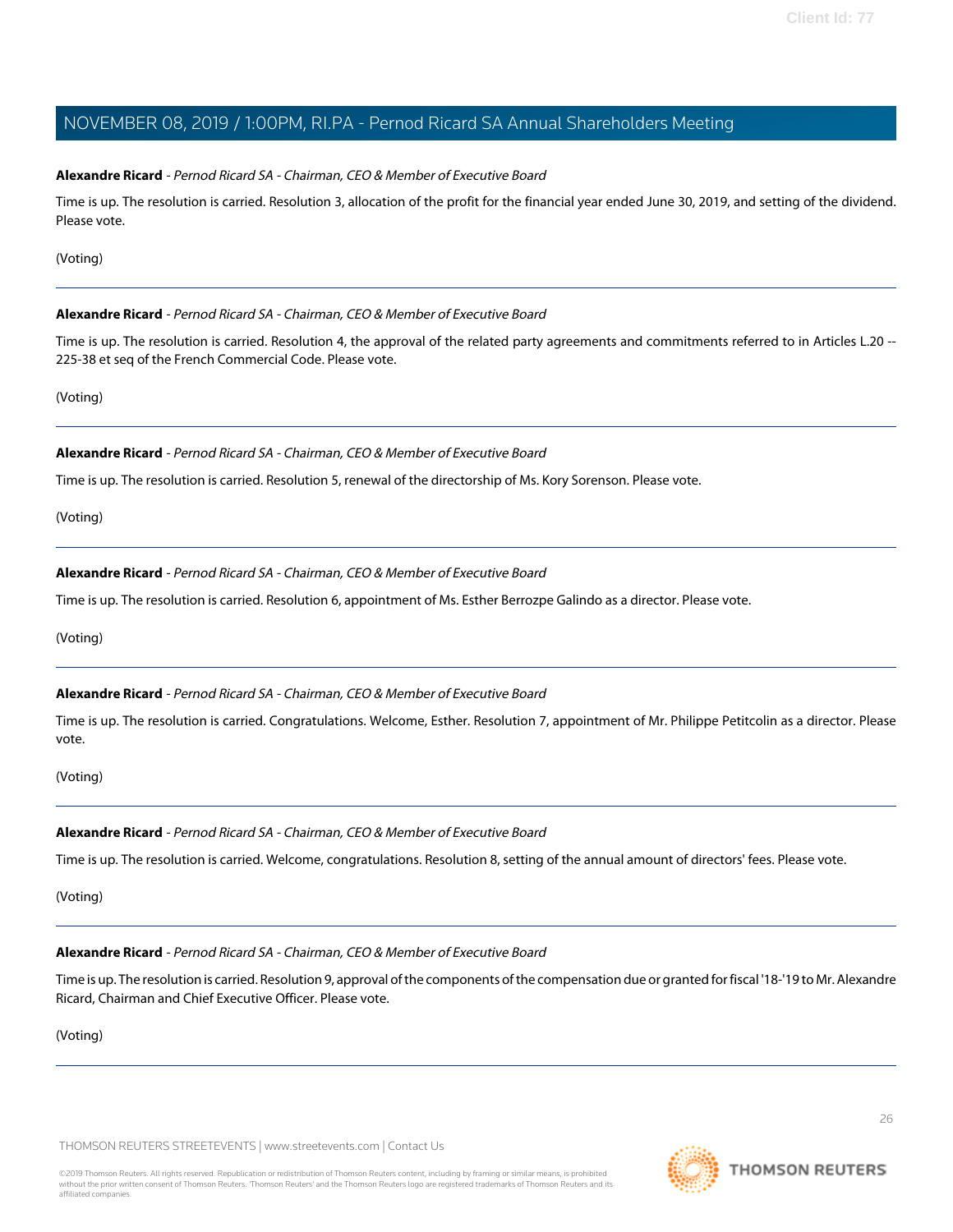### **Alexandre Ricard** - Pernod Ricard SA - Chairman, CEO & Member of Executive Board

Time is up. The resolution is carried. Resolution 10, approval of the compensation policy items applicable to Mr. Alexandre Ricard, Chairman and Chief Executive Officer. Please vote.

### (Voting)

### **Alexandre Ricard** - Pernod Ricard SA - Chairman, CEO & Member of Executive Board

Time is up. The resolution is carried. Resolution 11, authorization to be granted to the Board to repurchase the shares of the company. Please vote.

(Voting)

### **Alexandre Ricard** - Pernod Ricard SA - Chairman, CEO & Member of Executive Board

Time is up. The resolution is carried. We now move on to the resolutions of the Extraordinary Annual General Meeting. Resolution 12, reduction of the share capital by canceling treasury stock. Please vote.

(Voting)

### **Alexandre Ricard** - Pernod Ricard SA - Chairman, CEO & Member of Executive Board

Time is up. The resolution is carried. Resolution 13, increase of the share capital, with maintenance of preferential subscription rights. Please vote.

(Voting)

### **Alexandre Ricard** - Pernod Ricard SA - Chairman, CEO & Member of Executive Board

The time is up. The resolution is carried. Resolution 14, share capital increases with cancellation of preferential subscription rights. Please vote.

(Voting)

### **Alexandre Ricard** - Pernod Ricard SA - Chairman, CEO & Member of Executive Board

Time is up. The resolution is carried. Resolution 15, increase in the number of shares to be issued in the event of a share capital increase with or without preferential subscription rights in accordance with Resolutions 13, 14 and 16. Please vote.

(Voting)

### **Alexandre Ricard** - Pernod Ricard SA - Chairman, CEO & Member of Executive Board

Vote is closed -- sorry, time is up. The resolution is carried. Resolution 16, capital increase through a private placement in favor of qualified investors or a restricted circle of investors, with cancellation of the preferential subscription rights. Please vote.

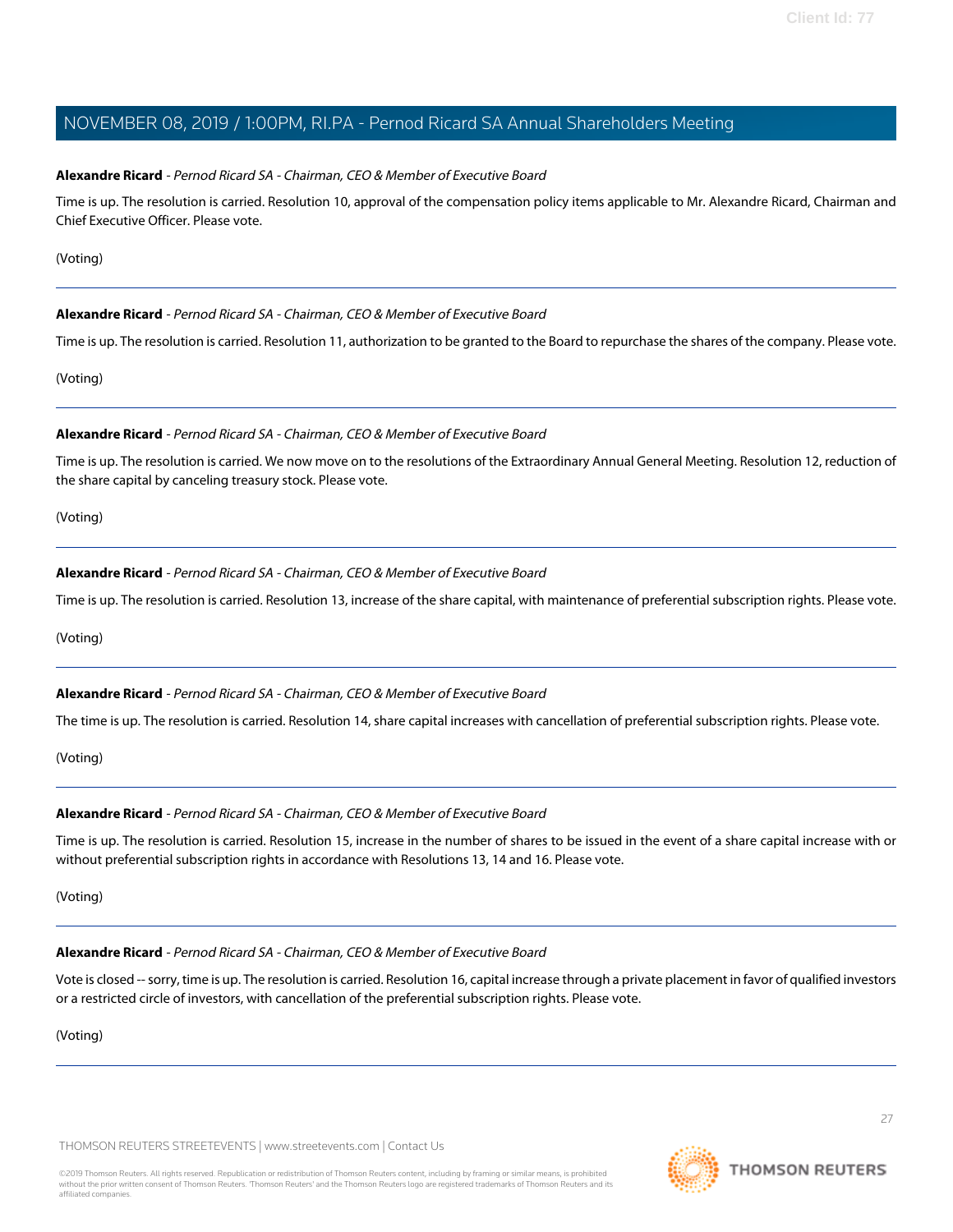### **Alexandre Ricard** - Pernod Ricard SA - Chairman, CEO & Member of Executive Board

Time is up. The resolution is carried. Resolution 17, share capital increase with the view to remunerating contributions in kind granted to the company. Please vote.

### (Voting)

### **Alexandre Ricard** - Pernod Ricard SA - Chairman, CEO & Member of Executive Board

Time is up. The resolution is carried. Resolution 18, share capital increase in the event of a public exchange offer initiated by the company. Please vote.

(Voting)

### **Alexandre Ricard** - Pernod Ricard SA - Chairman, CEO & Member of Executive Board

Time is up. The resolution is carried. Resolution 19, share capital increase by capitalization of premiums, reserves, profits or other items. Please vote.

(Voting)

### **Alexandre Ricard** - Pernod Ricard SA - Chairman, CEO & Member of Executive Board

Time is up. The resolution is carried. Resolution 20, authorization to be granted to the Board to freely allocate performance shares. Please vote.

(Voting)

### **Alexandre Ricard** - Pernod Ricard SA - Chairman, CEO & Member of Executive Board

The resolution is carried. Resolution 21, authorization to be granted to the Board to grant options to employees and executive directors to subscribe for or purchase shares. Please vote.

### (Voting)

### **Alexandre Ricard** - Pernod Ricard SA - Chairman, CEO & Member of Executive Board

Time is up. Resolution is carried. Resolution 22, share capital increase reserved for members of company savings plans. Please vote.

(Voting)

### **Alexandre Ricard** - Pernod Ricard SA - Chairman, CEO & Member of Executive Board

Time is up. The resolution is carried. Resolution 23, share capital increase reserved for certain categories of beneficiaries. Please vote.